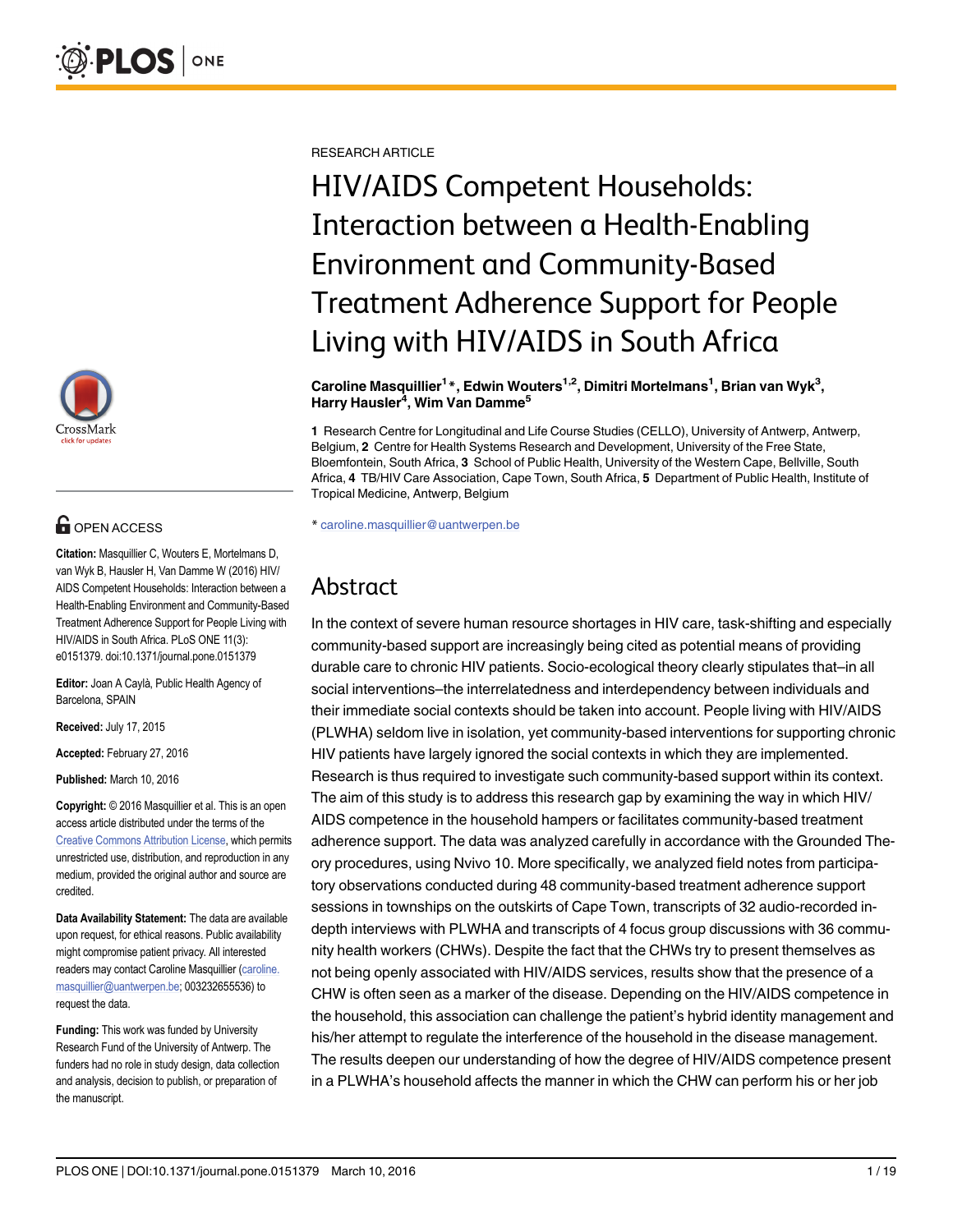Competing Interests: The authors have declared that no competing interests exist.

ONE

<span id="page-1-0"></span>**PLOS I** 

and the associated benefits for the patient and his/her household members. In this respect, a household with a high level of HIV/AIDS competence will be more receptive to treatment adherence support, as the patient is more likely to allow interaction between the CHW and the household. In contrast, in a household which exhibits limited characteristics of HIV/ AIDS competence, interaction with the treatment adherence supporter may be difficult in the beginning. In such a situation, visits from the CHW threaten the hybrid identity management. If the CHW handles this situation cautiously and the patient–acting as a gate keeper– allows interaction, the CHW may be able to help the household develop towards HIV/AIDS competence. This would have a more added value compared to a household which was more HIV/AIDS competent from the outset. This study indicates that pre-existing dynamics in a patient's social environment, such as the HIV/AIDS competence of the household, should be taken into account when designing community-based treatment adherence programs in order to provide long-term quality care, treatment and support in the context of human resource shortages.

#### 1. Introduction

In order to guide patients successfully along the HIV/AIDS care continuum from testing and linkage to pre-antiretroviral treatment (ART) care, treatment initiation, treatment adherence and retention in care, sufficient attention must be paid to the psychosocial dimensions of chronic disease care  $[1-3]$  $[1-3]$  $[1-3]$  $[1-3]$  $[1-3]$ . However, while efforts to scale up HIV treatment and care have been successful, the care needs of this growing patient group have put pressure on health systems with pre-existing weaknesses, such as the shortage of health workers [[4\]](#page-15-0). In response, community support is being mobilized as a form of task-shifting in order to provide additional care for patients to support them to comply with treatment guidelines in resource-constrained contexts. A broad array of community support initiatives have been identified [[5](#page-15-0)–[7\]](#page-15-0) and found to be effective in providing psychosocial support  $[8-11]$  $[8-11]$  $[8-11]$  $[8-11]$  $[8-11]$ .

Community-based support moves care closer to the person living with HIV/AIDS (PLWHA) and his/her social environment  $[8, 11-13]$  $[8, 11-13]$  $[8, 11-13]$  $[8, 11-13]$  $[8, 11-13]$ . Because responding to the long-term challenges of HIV/AIDS happens in continuous interaction between the individual and his/her immediate environment  $[14]$  $[14]$  $[14]$ , the micro-social context surrounding the patient inevitably affects the efficacy of community support initiatives  $[15]$ . However, interventions largely ignore the social context in which they are implemented  $[16, 17]$  $[16, 17]$  $[16, 17]$ . Consequently, research is required to investigate community-based support within its context  $[15, 18-21]$  $[15, 18-21]$  $[15, 18-21]$  $[15, 18-21]$  $[15, 18-21]$  $[15, 18-21]$  $[15, 18-21]$ . In the words of Nhamo, Campbell and Gregson (2010): "there is an urgent need for HIV/AIDS programmers to develop understandings of the way in which the pre-existing social dynamics of their target communities might facilitate or hinder their efforts" [[22](#page-16-0)].

The socio-ecological theory provides a framework for investigating interconnected environments in which disease management occurs  $[23-26]$  $[23-26]$  $[23-26]$  $[23-26]$  $[23-26]$ . Besides specifying different environmental levels of influence, socio-ecological models emphasize the mutual influence and dynamic interplay among these levels  $[26-30]$  $[26-30]$  $[26-30]$ . Inspired by socio-ecological theory, this article argues that in exploring the potential role of community-based initiatives in individual patient's ART adherence, the intermediate level of patients' households should be taken into account  $[14, 30, 16]$  $[14, 30, 16]$  $[14, 30, 16]$  $[14, 30, 16]$  $[14, 30, 16]$ [31\]](#page-16-0). Recently, the pioneering work of Wouters et. al. (2014) showed that peer adherence support interventions have different impacts on patient-level outcomes depending on the family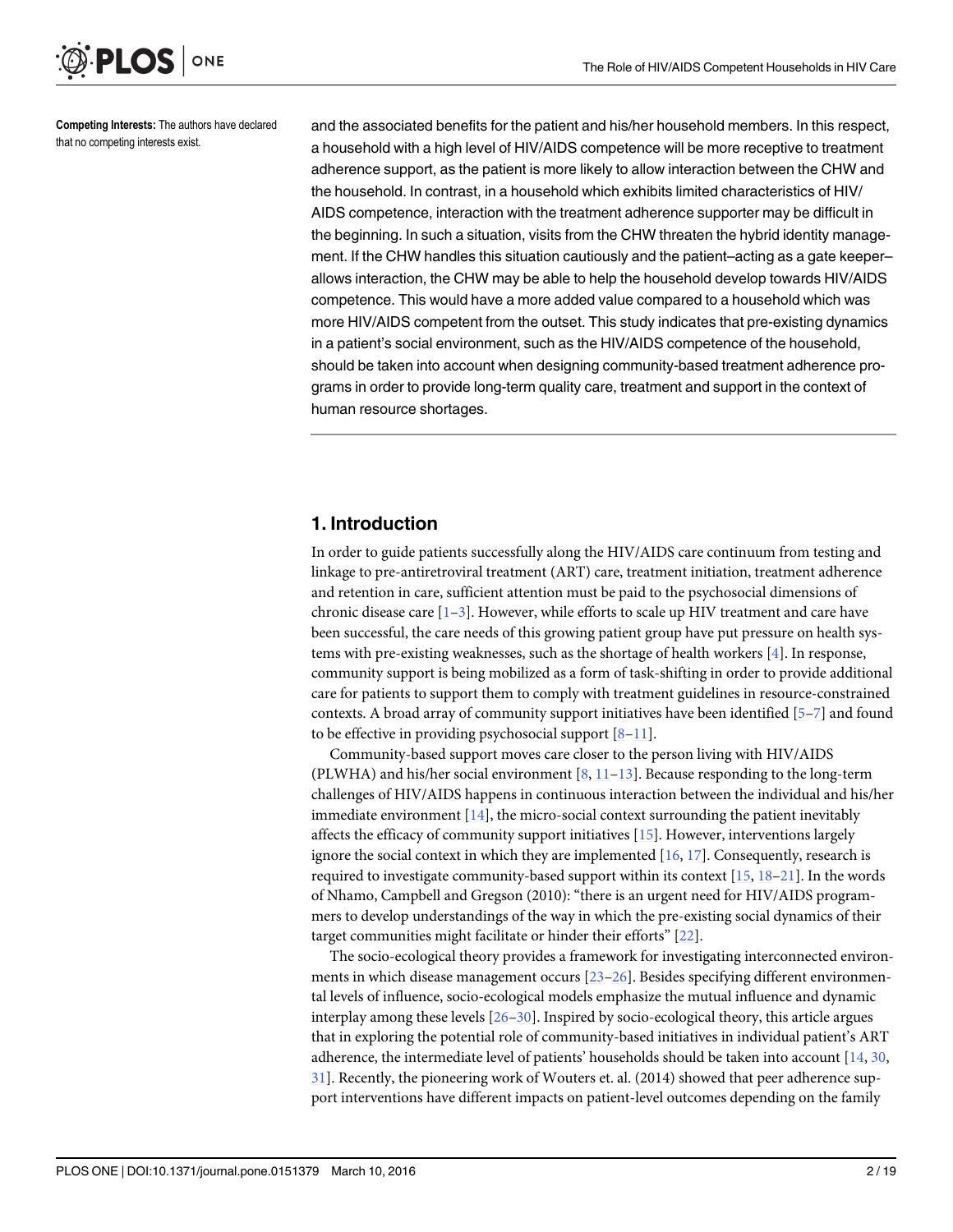<span id="page-2-0"></span>or household context in which the patient lives. Limited research has thus far been conducted on the intermediate role played by households, heightening the need for a full exploration of the mechanisms by which patients' social environments hamper or facilitate the impact of community-based adherence support programs on patient-level outcomes. This article aims to address this need by responding to the following research aim: *examining the way in which* HIV/AIDS competence in the household hampers or facilitates community-based treatment adherence support.

### 2. HIV/AIDS Competent Household

According to the socio-ecological framework, the intermediate household level should also be the focus of research when linking individual patients to community-based adherence support. We define a household as a "co-residential unit, usually family-based in some way, which takes care of resource management and primary needs of its members" [\[32\]](#page-16-0). In our study, the key attributes defining a household are spatial proximity and day-to-day interaction, since these characteristics have been found to be crucial to addressing the day-to-day primary needs of household members, such as care in the context of HIV/AIDS [\[32,](#page-16-0) [33\]](#page-16-0).

Based on the same data set used in this article, Masquillier et al. (2015) show that households have the potential to serve as HIV/AIDS competent environments in which patients can be supported on the care continuum in a sustainable manner  $[34]$ . HIV/AIDS competency reflects the idea that people's decision to choose health-enhancing practices, such as HIV testing or safe sexual practices, is influenced by the surrounding social environment and its capacity to actively encourage a lifestyle that fosters good health [\[35,](#page-16-0) [36\]](#page-16-0). HIV/AIDS competent households build a context in which more effective HIV/AIDS management is possible by making prevention and treatment part of daily life in the household. In such a household context, it is easier for the PLWHA to deal with HIV/AIDS-related markers. A feedback loop can also be created in an HIV/AIDS competent household, in which other household members are motivated to be tested voluntarily and counseled and to disclose their status, which is an important step in providing a sustainable answer to HIV/AIDS-related challenges [\[34\]](#page-16-0).

In the majority of the households surveyed in the Masquillier et. al (2015) study, the PLWHA was the change agent who created awareness and openness about HIV/AIDS. However, what is key to the development of an HIV/AIDS competent household is going further in breaking the silence around HIV/AIDS than simply recognizing the reality of this disease. In a safe social space for dialogue, household members can share the knowledge they have acquired through bridging social capital and talk with other household members in an informed way about the disease and its consequences at the individual and household levels. In this study, bridging social capital is seen as the supportive relationships between the household and outside individuals and organizations [[37](#page-16-0)], with the ability to provide "access to new information and resources, enhancing people's actual control and improving their ability to solve various problems" [[38\]](#page-16-0). Bridging social capital is required not only to obtain accurate information, but also to access resources from outside that can help households in their efforts to support patients. However, instead of placing the responsibility solely with bridging partners, households must develop their own sense of responsibility about the response to HIV/AIDS and confidence in their own strengths–in a context of solidarity and common purpose–to become truly health-enabling environments for PLWHA.

However, the road to HIV/AIDS competence is precarious and prone to obstacles at various levels. As a result of HIV-related stigma, which can drive HIV/AIDS underground, an atmo-sphere of secrecy surrounds many households living with the disease [[39](#page-16-0)]. Silence both outside and inside the household can undermine the building of HIV/AIDS competence. While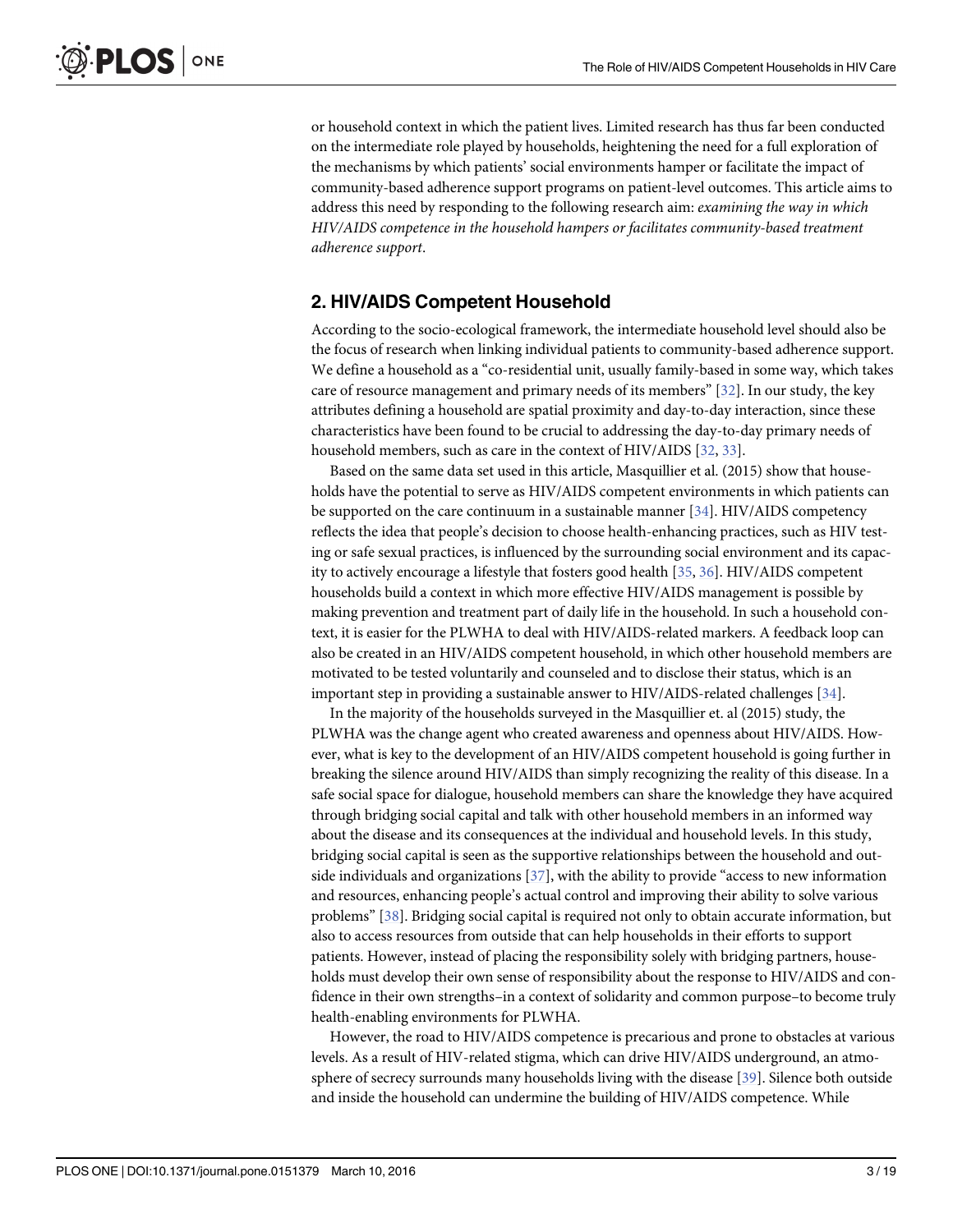<span id="page-3-0"></span>disclosure is a *conditio sine qua non* for starting to build HIV/AIDS competence, it is also a double-edged sword [\[40\]](#page-16-0): it opens the door to receiving support, but can also lead to stigmatization, discrimination, and disruption of personal relationships  $[40, 41]$  $[40, 41]$  $[40, 41]$ . As a means of managing stigma, PLWHA often adopt a hybrid identity–influenced by the hampering or facilitating context of the household. For example, they may embrace the identity of HIV patients on ART when feeling safe at home, but attempt to present themselves as HIV negative when fear of stigmatization arises  $[14]$  $[14]$  $[14]$ . In trying to preserve the hybrid identity, PLWHA may act as *gate keep*ers who regulate the interference of their household in HIV/AIDS disease management. The potential consequences of disclosure depend on the pre-existing household context in which the PLWHA lives. Besides positive HIV-related precedents and HIV-related knowledge, positive pre-existing household dynamics such as closeness, an atmosphere of trust, supportive relationships, good internal functioning and open communication–bonding social capital– facilitate disclosure and also provide a good basis for building HIV/AIDS competence in the household. Bonding social capital is considered in this study as strong within-household support, which is important in mobilizing solidarity [[37](#page-16-0), [42](#page-16-0)].

HIV/AIDS competence can be thought of as a continuum, sensitive to household dynamics, along which households are positioned and can progress. This progression from less to more competence occurs as households change, opt for health-enhancing behaviors and accumulate the aforementioned characteristics that enable them to better support PLWHA. In what follows, we will explore the interaction between households located at this HIV/AIDS competence continuum and community-based adherence support.

## 3. Methods

We used a combination of interviews, participatory observations and focus group discussions in order to address the following research aim: *examining the way in which HIV/AIDS compe*tence in the household hampers or facilitates community-based treatment adherence support.

## 3.1 Setting

The fieldwork was conducted in the Mitchell's Plain/Klipfontein township, an impoverished and densely populated area on the periphery of Cape Town, with a population of 654971, predominantly black and colored. This area is confronted with severe social and economic challenges. Substance abuse, poor schooling and high unemployment are exacerbated by massive population growth [[43](#page-16-0)]. The setting also has high crime rates, especially with regard to murder, rape and drug-related crime [[44](#page-17-0)]. These social and economic challenges translate in healthrelated challenges. The township is characterized by an HIV prevalence of 19.1%; the number of TB cases is also one of the highest in the country, with 26 658 cases reported in 2011 [\[45](#page-17-0)]. This township on the outskirts of Cape Town consists predominantly of informal dwellings and the majority of our respondents had no formal street address.

## 3.2 Data collection

Fieldwork was conducted between February and May 2014 in the township Klipfontein/Mitchell's plain on the outskirts of Cape Town. During the data collection, the criteria for ART initiation in PLWHA were to start when their CD4 cell count was below 350 cells/ $\mu$  [[46\]](#page-17-0). At the time of the data collection, TB was also included in South Africa's National Strategic Plan on HIV, STIs and TB, 2012–2016 [\[47\]](#page-17-0).

The CHWs we followed during our participatory observations were selected by the NGO. With the aim of minimizing interruption to service provision, the CHWs were contacted for participation in the study in collaboration with district coordinators from the NGO in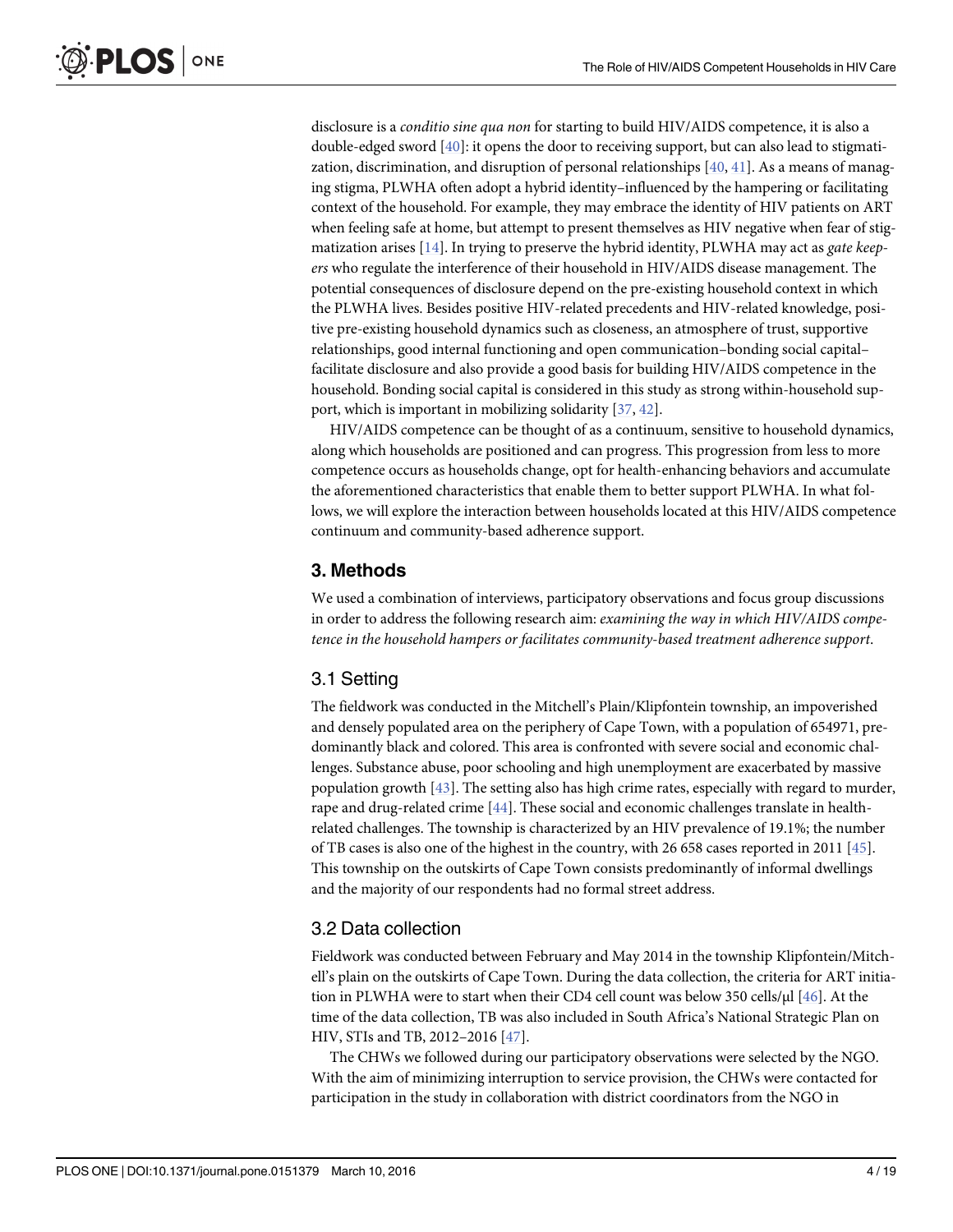<span id="page-4-0"></span>question. CHWs who were available at the time of the study, who were proficient in English and who agreed to participate took us along on their daily visits to the houses of patients. The patients' homes formed the setting for the participatory observations performed during treatment adherence support visits from CHWs. Before starting the observation, the CHWs assessed whether the research team was welcome and whether the people present were aware of the patient's HIV status, in order to avoid inadvertent disclosure and to protect patients' privacy. If the research team was welcome, the purpose of the study, its design and aspects such as voluntariness and confidentiality were explained in an understandable way to the patients. This information was also distributed by means of an information leaflet–available both in English and the local language. To prevent the inadvertent disclosure of study participants' HIV status, and to make them as comfortable as possible, participants were permitted to choose the time and place of the interview. Informed written consent was obtained at the first visit of the patient, for the audio recordings and for the publication of the findings. Ethical approval was granted by the Ethics Committee of the University of the Western Cape (13/10/ 55).

During participatory observations, 13 CHWs were followed on their daily visits to patients in providing community-based treatment adherence support in the townships on the outskirts of Cape Town. Of the 73 houses visited, 48 persons living with HIV/AIDS or their treatment buddies were home for the community-based adherence support session. To minimize the impact on the house visit, the researcher adopted an 'observer-as-participant' role. In this respect, the respondents never encountered the research team before the study. In this role, the researcher "is known and recognized, but related to the 'subjects' of study solely as a researcher" [[48](#page-17-0)]. Field notes were taken during and after each house visit, including a description of the particular setting, enumeration of the participants, and a description of behaviors and interactions. After every field visit day, the observations were discussed among the principal investigator (CM) and the fieldworkers, who were present at the same observation, to cross-check each other's findings in order to discover and eliminate inaccuracies–aiming to attain validity [\[48\]](#page-17-0). While the principal investigator (CM) was a white, European, middle-class female sociological researcher, the black male and black female fieldworker in this study spoke the respondents' local language, lived in a neighboring township and shared a common culture. The number of people present during the observations and interviews was determined by the size of the house and the respondent's preference.

Of the 48 people observed during their community-based adherence support sessions, 41 agreed to participate in an interview on one of the subsequent days. Of these, 9 cancelled the interview, so that 32 people living with HIV/AIDS were interviewed using a semi-structured interview guide adapted according to lessons learned from pilot interviews and observations. Furthermore, data collection and data analysis phases were alternated to inform subsequent interviews and to assess when data saturation had been reached. Interviews were conducted by the principal female investigator (CM), who has experience with these research methods, assisted by one male and one female translator. Interviews were semi-structured to ensure that the same topics were covered in each interview, while also allowing unanticipated material to emerge. First, respondents completed a short interviewer-administered survey to provide basic socio-demographic information, before participating in the qualitative semi-structured interview. The topics explored during the qualitative interview included HIV testing, disclosure, treatment adherence support, among others. The interviews lasted between half an hour and one and a half hours. All interviews but one were audiotaped, allowing us to produce a detailed transcript of the interviews. These transcripts ensured accuracy of what was said and served as the basis for data analysis.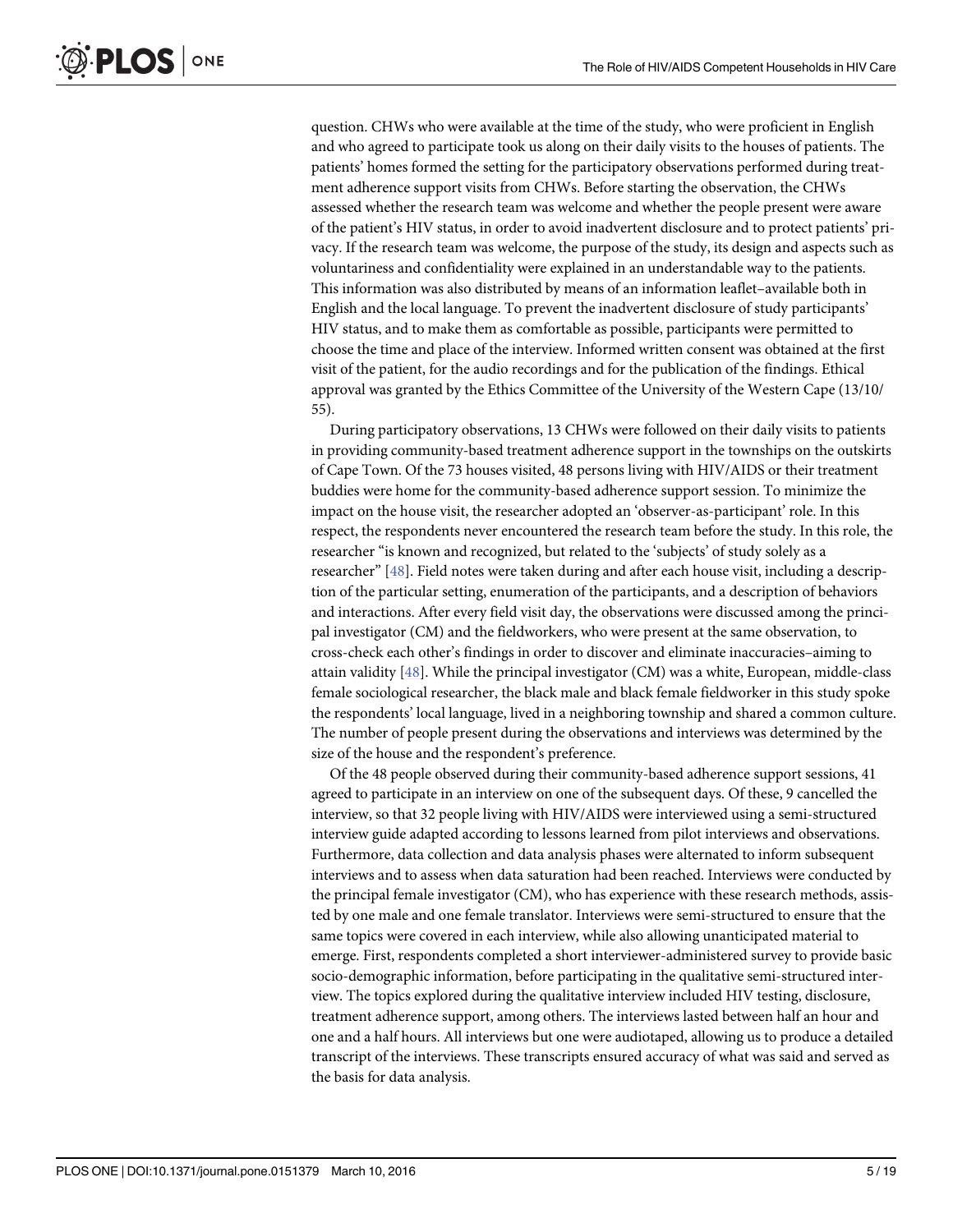<span id="page-5-0"></span>Finally, four focus group discussions were held with 36 of a total of 39 CHWs working for the NGO based at the health facilities included in the study. The principal female investigator (CM) conducted the focus group discussions, assisted by one male and one female translator. Topics that had emerged during the observations and interviews, such as how the CHWs support the patient and how they interact with the social environment of the patient, were discussed in more detail during the focus group discussions.

The findings from the various qualitative research methods we used, allow us to look at the same topic from different angles, rendering the results more valid. Thus, data triangulation is achieved [\[49\]](#page-17-0). Besides 'data triangulation' and 'investigator triangulation', 'respondent validation' also enhances the quality of our data. The researcher's understanding of the data collected in this particular social setting was tested against the perceptions of members of that setting, namely the CHWs, who participated in the focus group discussions. More specifically, the participants of the feedback sessions were invited to give their critical reflections on the findings, which were presented in an understandable way to the participants.

#### 3.3 Sample

To be eligible to take part in this cross-sectional study, patients had to be eighteen years or older, HIV positive, and participating in the treatment adherence support program of a particular non-governmental organization (NGO). Under the authority of the Western Cape Provincial Department of Health, the NGO in question trains community health workers (CHWs) to provide adherence support to patients receiving prophylaxis, ART and/or TB treatment. During the treatment adherence support program, the first visit of the CHW to the patient's home includes a home assessment mapping the social situation of the patient, which is then taken into account when a multi-disciplinary team discusses the patient's enrolment in the free public ART care. More specifically, during the home assessment the social and housing conditions of the patient are recorded, such as disclosure of HIV and/or TB status to household members, drug and substance use in the household, HIV status of other household members, among others–using a standardized form. Patients receive a monthly supply of ART tablets combined with home visits from CHWs. The aim is to visit the patient weekly during the first month of treatment and subsequently on a monthly basis until viral suppression is achieved.

All but one of the CHWs participating in this study were female. Of the 32 patients interviewed, 10 were male. All patients and CHWs were black and all spoke English and/or a local language. When assessing the highest level of education achieved, the majority of the patients had enjoyed some or completed secondary education. On average, the respondents were 35.6 years old, ranging from 21 to 59. Households had an average of four members. 11 PLWHA in this sample were living with their partner, nine were in a relationship but not living with their partner, and twelve respondents were not in a relationship. Except for two patients, none of the respondents had a paid job. Five PLWHA were receiving a disability grant, while nine were waiting on the response to their application for this grant.

All patients received visits from a CHW to help with adherence. Ten patients had previously defaulted from ART, one of whom was still not taking treatment at the time of the interview. Treatment duration ranged from less than a month to more than 6 years on ART. Most patients were receiving the fixed dose combination. 17 patients reported experiencing side effects from their treatment. 13 of the patients were on both ART and TB treatment.

### 3.4 Data analysis

The recordings of the interviews and focus group discussions were transcribed verbatim and, when necessary, translated into English. A sample of translations was back-translated into the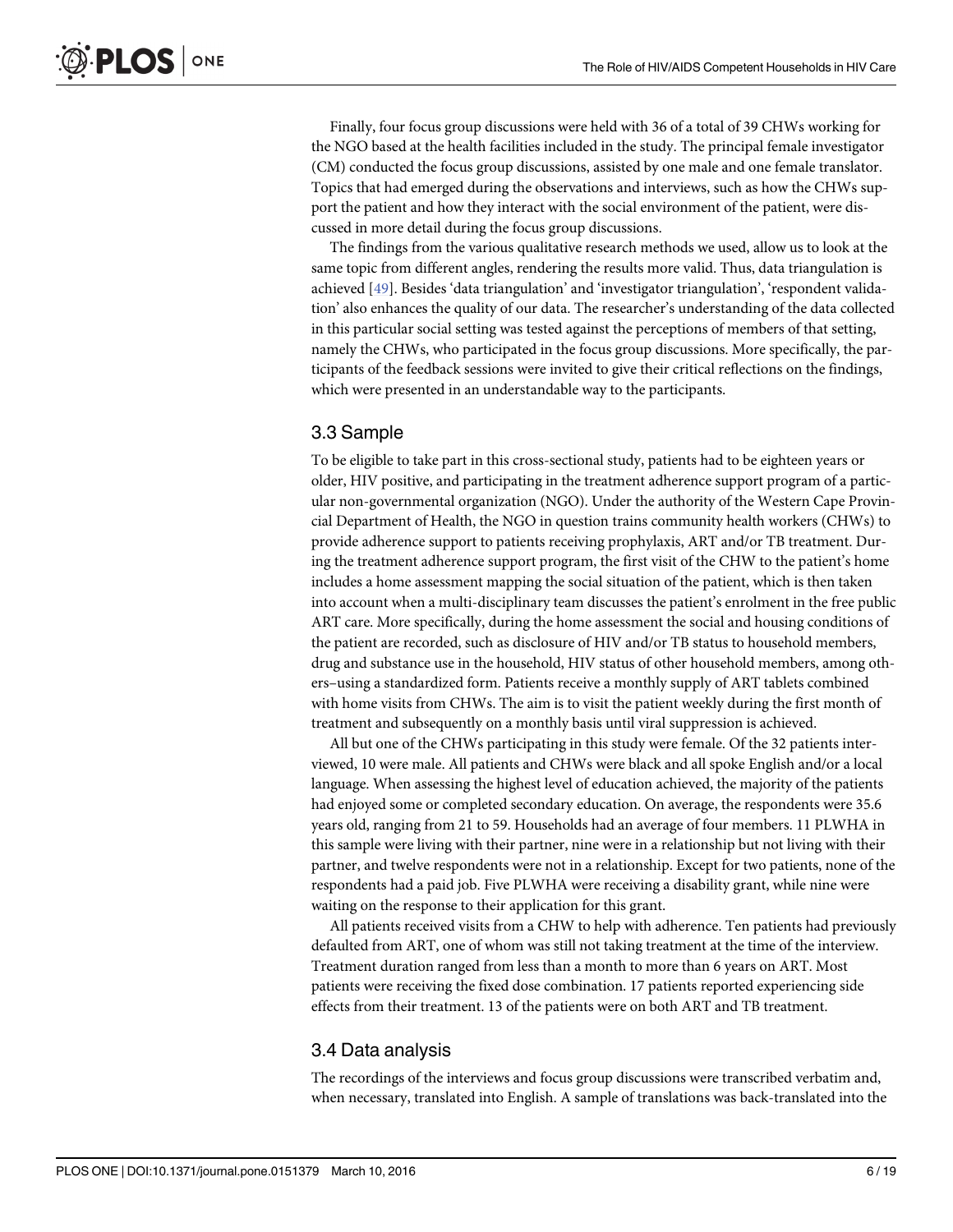<span id="page-6-0"></span>local language for a quality check. Transcripts, moderators and observatory notes were imported into NVivo, version 10. Data collection and data analysis phases were alternated to inform subsequent interviews and focus group discussions and to assess when data saturation had been reached. Coding and analysis were carried out concurrently.

After conceptualizing an HIV/AIDS competent household, a summary of which can be found in section 2 and a detailed description of which can be found in an article by Masquillier et. al. (2015) [[34](#page-16-0)], the analysis focused on the interaction between the community health workers and the patient's social environment. Data was analyzed carefully by reading and rereading the field notes and transcripts of interviews and focus group discussions. The analysis was performed in accordance with the Grounded Theory procedures described by Strauss and Cobin [\[50](#page-17-0)]. First, the data was open coded. In this phase of data analysis, primary information categories which remained close to the original data were constructed. Codes for a sample of transcripts were compared with another researcher's codes and similarities and differences were discussed. These open codes were then categorized in the axial coding phase to identify any patterns or regularities that emerged, such as the challenges experienced by CHWs when making their visits and the advantages for patients and household members. In the subsequent phase of selective coding, the categories which emerged from axial coding were integrated. For instance, we investigated the relation between the aforementioned axial codes and the various characteristics of an HIV/AIDS competent household. Concepts were refined systematically as more data were collected and analyzed. During this process, special attention was paid to remaining close to the data gathered.

## 4. Results

The analysis indicates, firstly, that community health workers do not work in a vacuum in the community. Secondly, we see that the degree of HIV/AIDS competence present in the household influences both the work of the CHW and the associated benefits for patients and household members.

## 4.1 Community health workers do not work in a vacuum in the community

CHWs often live in the communities they serve. They are active in different locations in their community, they perform a range of different tasks, and they have a number of different roles. Besides offering treatment adherence support in the homes of patients, the CHWs surveyed in this study also participate in education and awareness campaigns in the clinic's waiting room. Furthermore, they assist in "door-to-door" health promotion visits during which they inform people about health-related topics and invite them to be tested at a mobile testing site as part of outreach programs in the community. Moreover, they also revisit patients who have defaulted on their treatment. Due to these various roles and tasks, their presence in the community is often associated with HIV/AIDS. Receiving a visit from a CHW is often a marker of HIV/ AIDS, as these CHWs testify:

"Even if you know that family and you are only going there for a social visit, the neighbors will think that there's an HIV person in that household since they know what you do at the clinic and community. People always have something to say, they always talk, especially when they know your role. Even if you are just having a conversation with someone on your street, then they start asking and think that you are talking about the clinic, work." (Community health worker, health facility 2)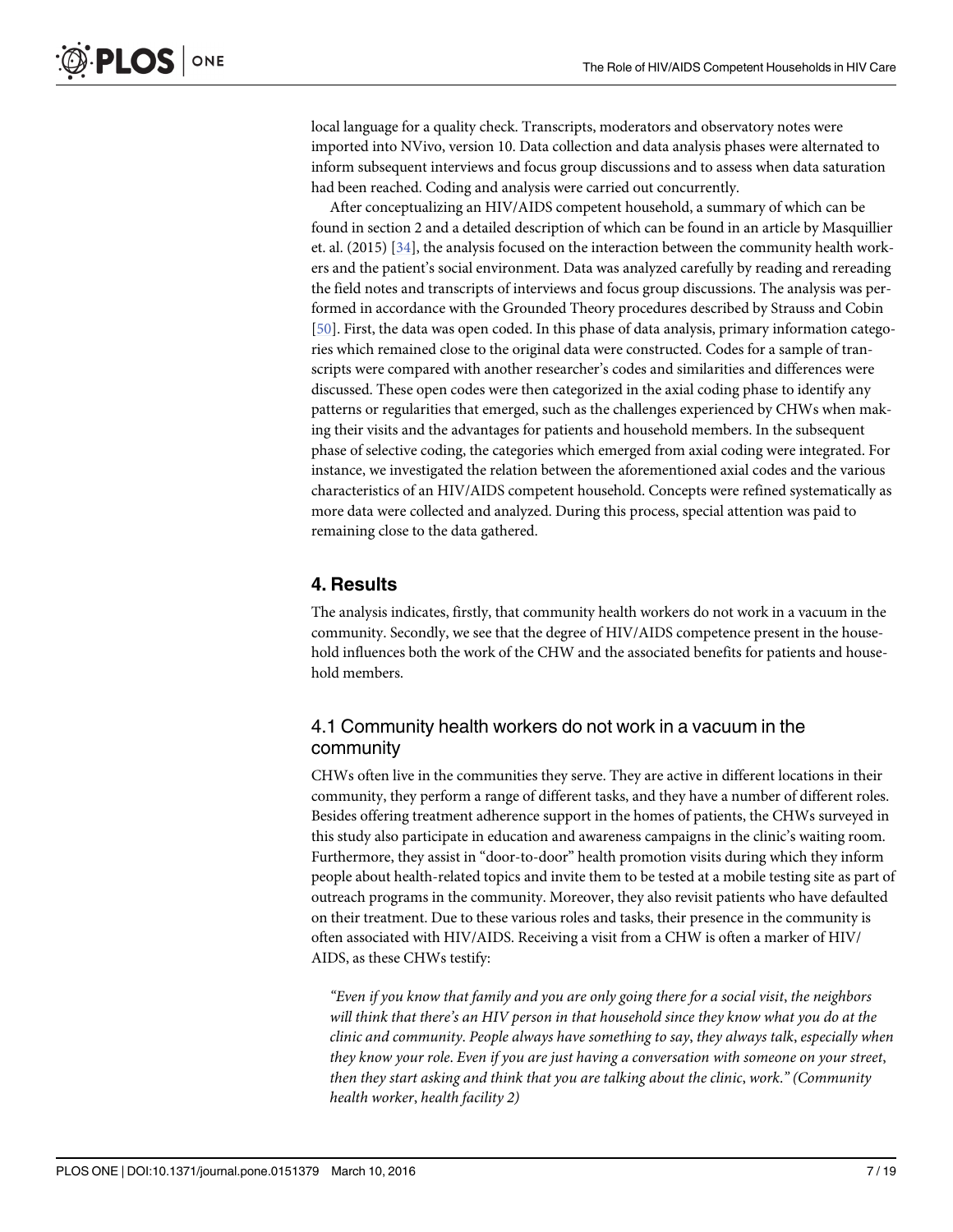"They know that when you saw the CCWs [community care workers] in the community and go to the house, the AIDS is smoking there" (Community health worker, health facility 3)

Our results indicate that the association of the CHW with HIV/AIDS makes care more easily accessible for members of the community. For instance, for some patients new to the area, the CHW acted as a guide to accessing the services they needed:

"Another day, the other lady came to my house and said 'I heard that you are working at the clinic. Sometimes when you pass they are gossiping because some have HIV'. They were gossiping that day. So she decided to go into my house herself. She said, 'I was taking ARVs in the Eastern Cape, so now here I have defaulted for four months, I don't know what I must do now?'." (Community health worker, health facility 2)

However, this association also aroused stigmatizing feelings and threatened the hybrid identity management of some PLWHA in the surrounding community, as it may stimulate or force the disclosure of their status. To limit these unintended negative consequences, the CHWs develop various strategies to conceal their role as a CHW outside the health facility. While the CHWs wear the uniform of the NGO in the clinic and the community outreach programs, they are not identifiable as health care workers of this NGO while walking to patients' homes or visiting patients. Patients who are in need of help have few issues with the uniform, but others prefer the CHWs to visit in regular clothes:

"I don't have any problem with her visiting me when she is in her clothes, not wearing the uniform. I do have problem when she is in uniform. [...] It is because people talk. They become suspicious that she is doing home visits for people who are living with HIV" (Female PLWHA, 38)

## 4.2 Interaction between the patient's household and the community health worker

As the CHWs bring care closer to patients' homes, there is a higher chance of interaction between CHWs and patients' household members than is the case with regular health care provision at the facility. Results suggest that, even without the uniform, the presence of the CHW is a marker of the disease. In this regard, the visits can complicate patients' hybrid identity management. To preserve their hybrid identity, and depending on the HIV/AIDS competence in the household, patients may try to act as gate keepers by involving the household in the treatment adherence support sessions only when they feel safe as PLWHA on ART in the home.

Identifying whether the CHWs' treatment adherence support visits are welcome is challenging, especially the first time. As the results indicate, CHWs often need to ask neighbors for help finding the address, do not know what the patients look like and are unaware of the household situation. In this regard, the home assessment performed during the first visit is a useful tool for mapping these issues for future visits so that the CHW can employ strategies to hide the purpose of the visits if needed.

"I enter into the veranda and opened the house door, that guy knows me and I didn't know him, I was about to ask for the person and he just chased me away. It was like there's a bomb that will explode. I asked 'why?', he said 'I know you are from Mzamomhle', and he said 'don't enter into my house because my girlfriend is there and I don't want her to know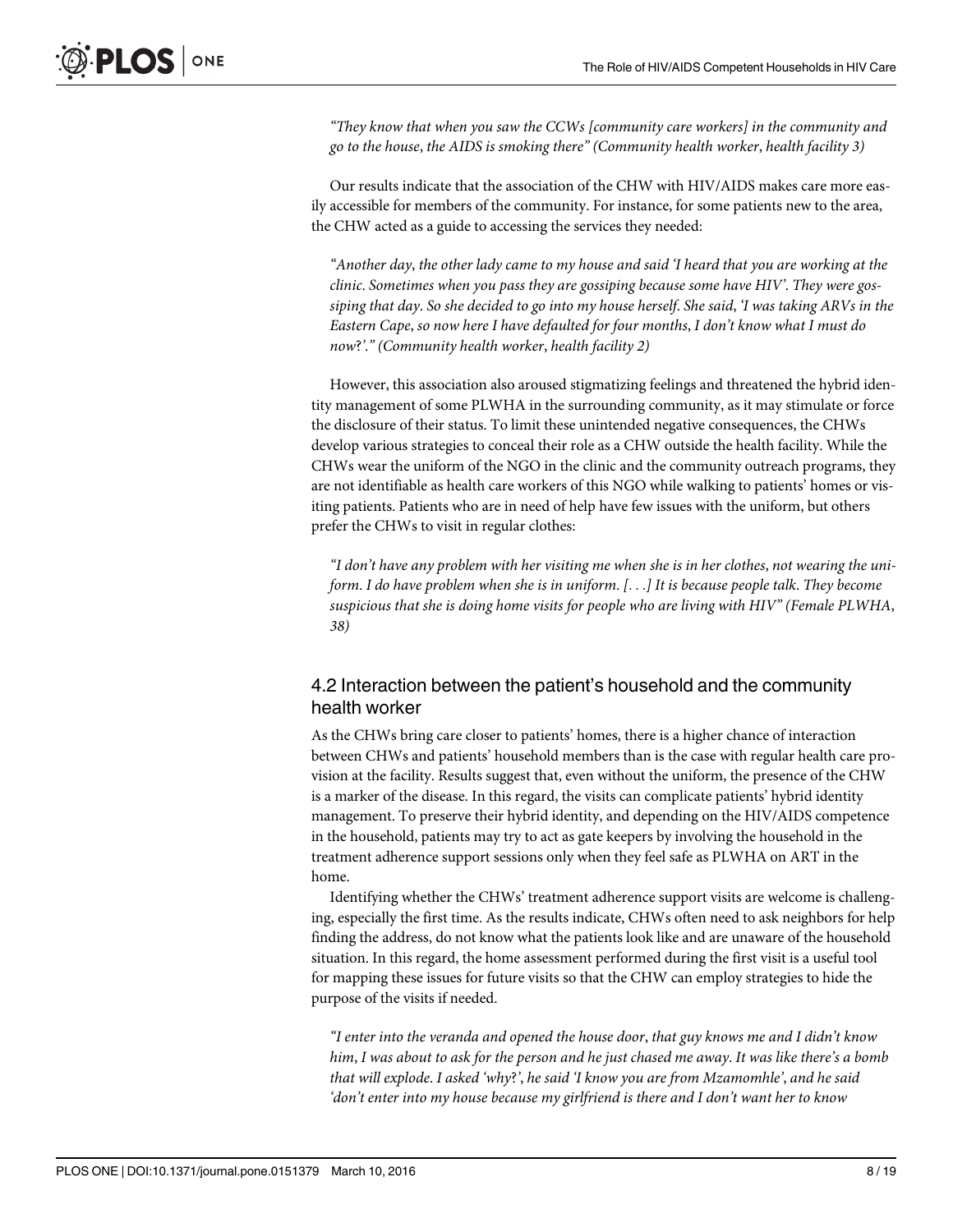anything about my health' [...] Up until sister [nurse] said 'no, leave him, he's a long time defaulter'. Now he has MDR [multi-drug resistant TB], so I'm no longer going there."(Community health worker, health facility 2)

4.2.1 Living in a household with a low level of HIV/AIDS competence. When patients do not disclose to all household members, a burden of secrecy is created. Results suggest that for some patients, the only way to preserve their hybrid identity is to attempt to avoid the treatment adherence support visits, as they are often a marker of HIV/AIDS. For instance, patients may refuse permission for the visits during the counseling sessions; provide incorrect contact information; pretend to be someone else when the CHW first visits; or ask to change the location of the visits. Other patients in the study received their CHW at the house of a relative or friend to avoid having the visits at home or because they had been tested in a clinic outside of their own community in order to avoid being recognized as living with HIV/AIDS in their community. Often, visits are not completed successfully in such situations.

"I've got a client who also did not disclose to her daughter. She said to me, 'If you come here and my daughter is here, you better not do anything and go back. You better talk as if you know me from the church, because I know my daughter, she drinks alcohol, so when she's drunk she's gonna tell everyone and she's going to stand outside and shout at me and tell everyone that I'm HIV positive. So that's the reason why I don't tell her'. I remember one time I went to that house and the daughter was there, she then winked and whispered to me 'Don't say anything. You must come another day'. So this stigma thing is there, because they are illtreated by their own families." (Community health worker, health facility 4)

When patients do not want the CHWs to perform the visit, they try to communicate this by winking, whispering or making excuses about why this is not the right time for the visit, and asking the CHW to come back another day. Patients who accept the treatment adherence support visit might need to disguise it if there are members of the household present who are unaware of the HIV status of the PLWHA. Our results demonstrate that patients employ strategies to conceal the reason behind the visits, such as disguising their ART when giving it to the CHW; giving only the TB treatment to the CHW; making up a story about the CHW; meeting in a private room, such as the bedroom; or by going to the CHW's own house.

Besides patients, CHWs themselves also employ strategies to conceal the actual purpose of their house visits. The CHWs surveyed in our study may stop the treatment adherence support session if someone enters the house; have the session in a private room like the bedroom; ask for privacy when other people are present in the house; make up a story, such as pretending to be selling various commodities; and use TB as a disguise. However, these strategies are not always effective, since some members of the community nevertheless associate the CHWs with the clinic. In responding to such a situation, some CHWs identify themselves as health educators who come to inform the entire family about a health-related topic, such as TB, which most consider to be less stigmatizing.

"I had to pretend now to be someone who came looking for gloves, and now I did end up not doing anything because there were kids in the house. Even the second day when I went, there were kids in the house and she didn't want anything that was going to come out, like medicine or whatever is related to the clinic. So I ended up doing nothing, I left." (Community health worker, health facility 4)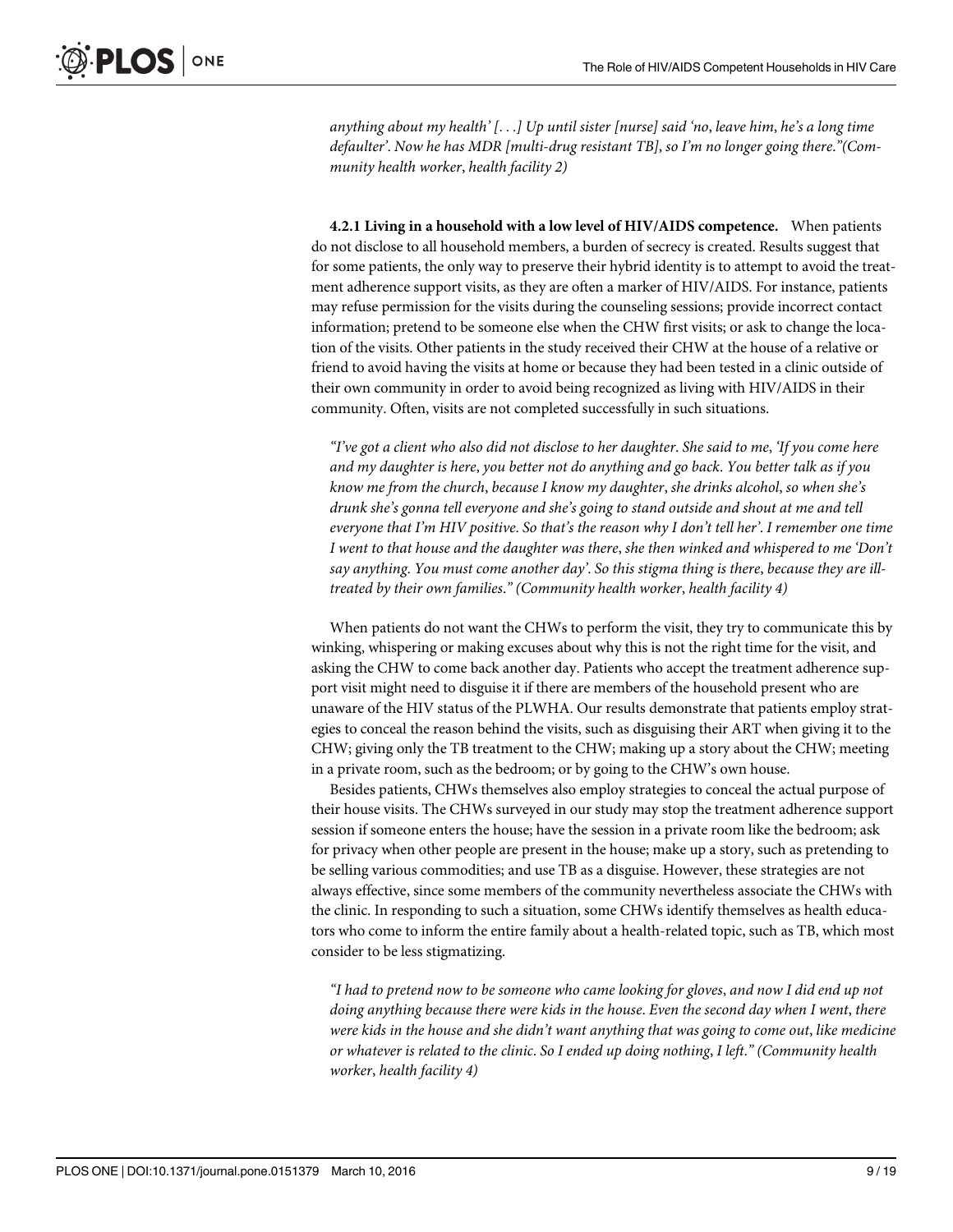4.2.2 Living in a household with a high level of HIV/AIDS competence. When living in a more HIV/AIDS competent household, it is easier for PLWHA to cope with HIV/AIDS-related markers, such as ART or CHWs' treatment adherence support visits, rather than deploying strategies to keep these a secret. In such a situation, the patient–as a gate keeper–will be able to accept the support of the CHW, this bridging social capital, more easily. Sometimes it is even the household members who convince the patient to accept the CHW's visits. Furthermore, a healthenabling household environment facilitates the work of the CHW. For example, the CHW no longer needs to find excuses; a household member can hand over the medication for a pill count so that the CHW does not have to return if the patient is not home during the first visit; and a household member can direct the CHW to where the patient is if he or she is not home.

"When she comes we try to make sure that there is someone at the house if I am not there. [...] If I am not there, someone is around here to help her. Because they know where the tablets sits. [...] It's better that she comes here, at least we have an open relationship with everyone in the house." (Male PLWHA, 24)

## 4.3 Benefits of treatment adherence support for patients and their household members

While CHW visits help at patient level, they also have the potential to create involvement and provide support at household level. Listening to the history of the patient and his or her household and witnessing the day-to-day household dynamics, the CHW can implicitly diagnose where the household is located on the HIV/AIDS competence continuum. When the patient– as a gate keeper–allows interaction between the CHW and the household, the CHW–as bridging social capital–might be able to help the household increase its HIV/AIDS competence.

4.3.1 Living in a household with a low level of HIV/AIDS competence. While it is often more difficult to help patients living in less HIV/AIDS competent households, there is a bigger potential for help. As these patients receive less support from their households, the CHWs can play an important role in supporting the patients along the care continuum. CHWs help patients to overcome various barriers that make adherence more difficult. Being bridging social capital, the CHW can help the patient access resources from outside, such as condoms. Furthermore, the CHW sometimes acts as a bridge between the patient and official institutions. For instance, CHWs may inform patients about the status of files drawn up by social workers. Moreover, CHWs help patients with housekeeping if the patient is too weak and provide both material support (e.g. financial resources or food) and emotional support.

"I will be very hurt [if the visits from the CHW stop], because some of the things I want to say I can't say them to my father, and sometimes I don't have airtime to call my mother" (Female PLWHA, 22)

Furthermore, the CHWs in this study also helped to involve households in disease management, for example by encouraging patients to bring a treatment buddy to the counseling sessions, which is required to start ART. When CHWs conclude that the house the patient is living in is not a supportive environment, they try to encourage the patient to move to another house. Similarly, in households where there is no awareness of the disease among household members yet, the CHWs try to encourage patients to disclose their status.

"I tried to convince him but he says 'no, I know my wife, what kind of person she is. So if I can tell her that, maybe she will leave'. They are worried of being rejected by the wife or husband.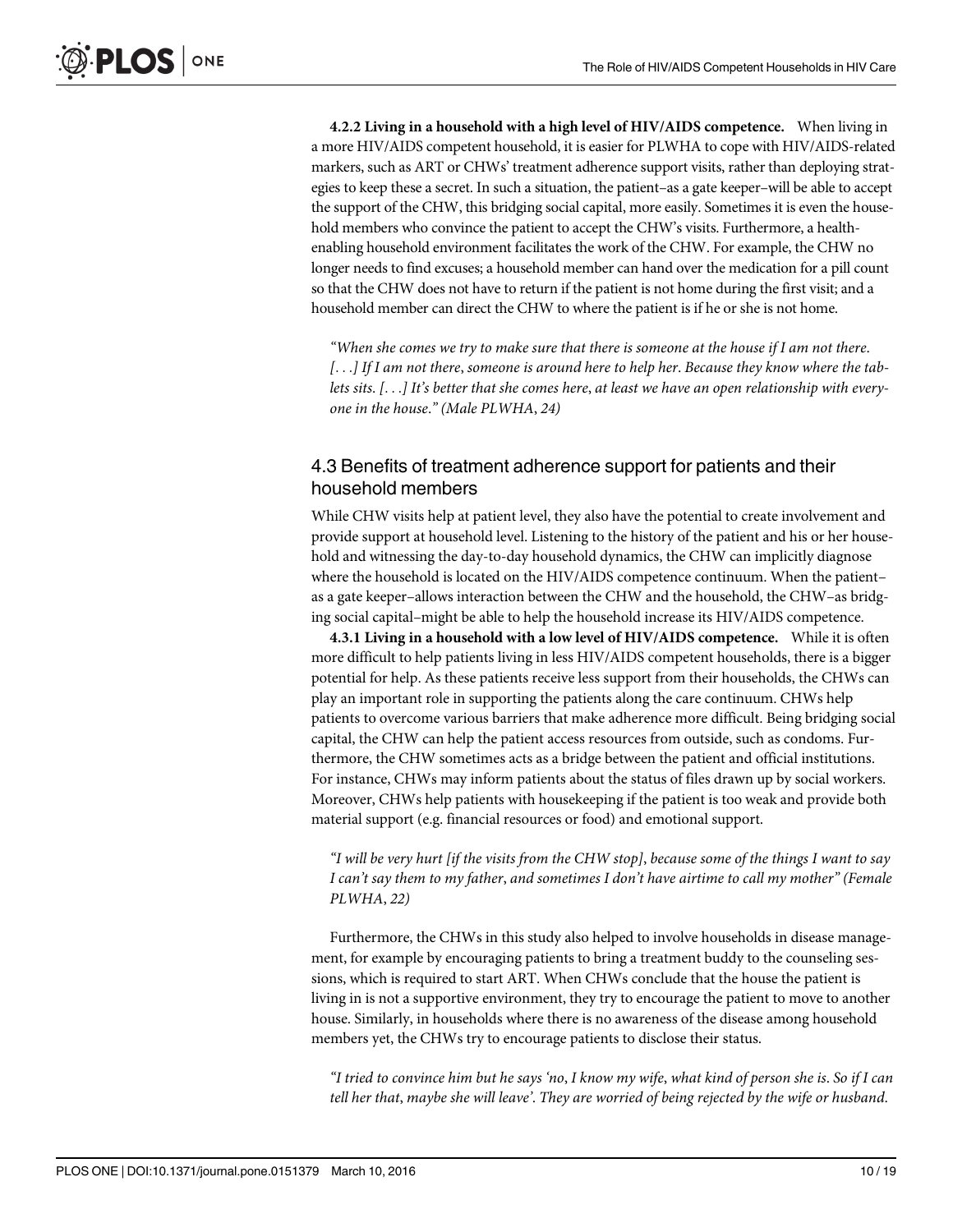And the wife also said the same story up until I arranged, I said 'I can be here when you disclose to your wife'. And also I said to the wife 'I won't mind'. I arranged one day for them." (Community health worker, health facility 2)

The CHWs surveyed in this study not only help with recognition of HIV/AIDS in the household, but also guide the household towards increasing HIV/AIDS competence. This is on the condition that patients, as gate keepers, allow their interaction. Depending on the pre-existing household dynamics, such as a culture of open communication and a climate of trust, the presence of the CHW has the potential to help the household in the phase of exchanging and sharing knowledge and prevention skills. In such a climate of open communication, the PLWHA might communicate the knowledge they have gained about HIV/AIDS and prevention skills from the CHW to other household members, or other household members may ask questions of the CHW regarding their own health or that of the patient.

"Other families do not know everything. They usually ask from us, if this is right or not, although they are supporting the patient" (Community health worker, health facility 1)

However, in order to become more HIV/AIDS competent it is important that patients and their households feel responsible and confident that they have the strength to effectively respond to the challenges of living with HIV/AIDS, instead of regarding it passively as the responsibility of the bridging partners. One CHW mentioned that the support sometimes made other household members feel less involved, which had a negative effect on the sense of ownership and responsibility in the household. Furthermore, while some patients indicated that they would visit the CHW at home to continue support if the visits stopped, others thought they might stop or change the way they took their medication, as this patient testifies:

"She encourages me to take my treatment. If she stopped visiting me, I would be sad because maybe I would be lazy to take my pills, telling myself that nobody will ever notice that I don't take them regularly" (Female PLWHA, 21)

The CHW tries not only to improve HIV-related behavior, such as treatment adherence and HIV-preventive behavior, but also to help patients incorporate a healthy lifestyle in their daily lives, for example, by advising them against mixing alcohol and ARVs:

"There is time that I run away from her [CHW] when I'm drunk. Because I don't take medication when I'm drunk and I know she is going to shout at me not to take my medication [emotional]" (Female PLWHA, 30)

4.3.2 Living in a household with a high level of HIV/AIDS competence. While it is easier for CHWs to offer treatment adherence support when patients feel responsible for their own health and live in HIV/AIDS competent households, the room for improvement is more limited.

"The family takes the CCW's [community care worker's] role. Because I think if the family can remind the patient to take his/her medication, then everything will be fine" (Community health worker, health facility 4)

Nevertheless, even a more HIV/AIDS competent household needs bridging social capital to access accurate information and resources from outside that can assist the household in its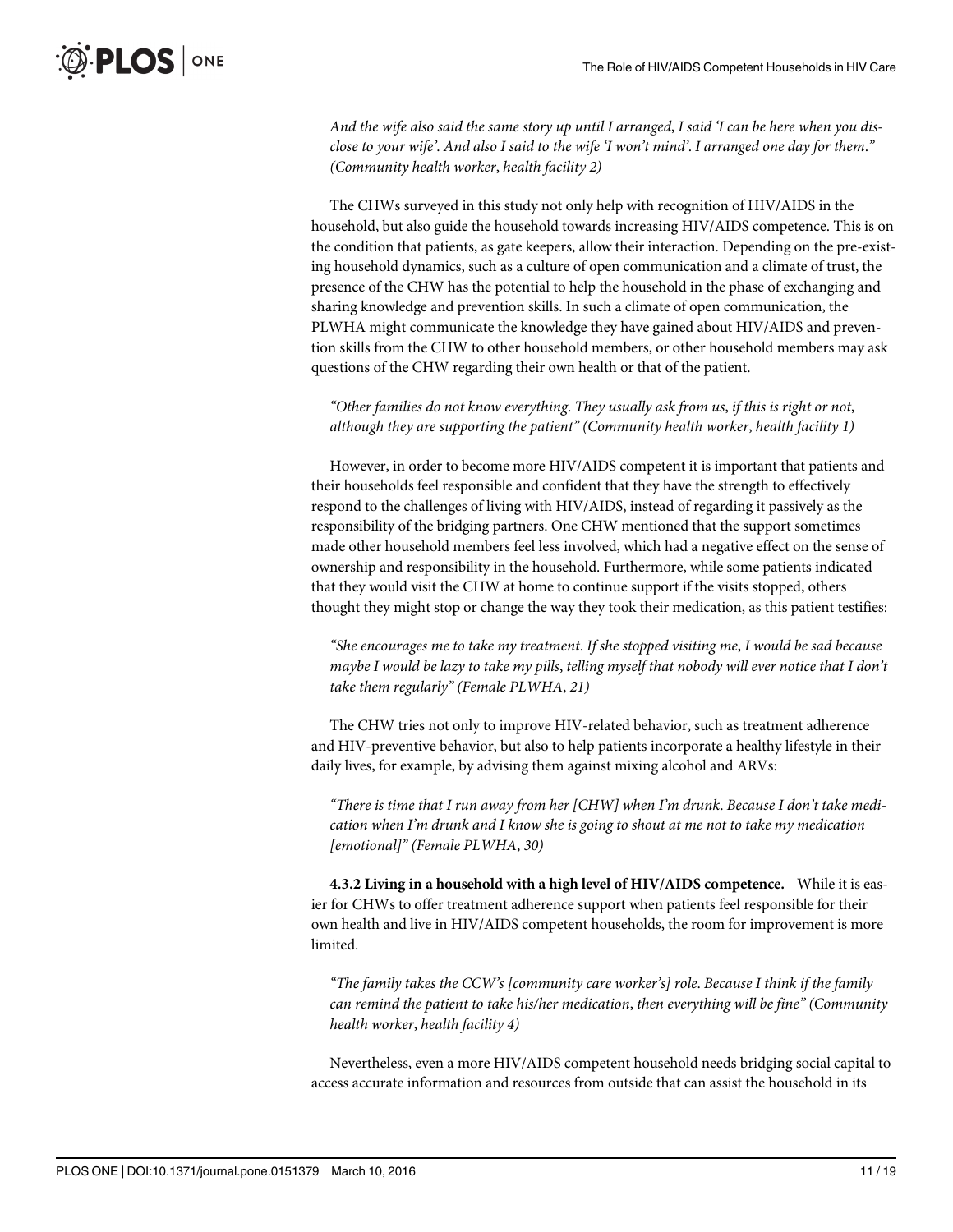<span id="page-11-0"></span>efforts to support the patient. Examples from the study include a CHW who checked whether patients were receiving the correct medication from the clinic and a CHW who formed a bridge between the patient and an official institution. Moreover, household members can also benefit from the CHW's visits. Examples include a patient passing condoms received from the CHW to her/his household members; a CHW counting medication for a child in the house as well; and a CHW making a referral for household members to go to the clinic for a HIV test or other services needed:

"I also speak to them [brothers]: if they tested, how is their life, and [whether] they are sure about their status. Then they said 'no sisi, we are not sure about our status, but we are just encouraging our brother. But you can do'. And I say 'can I do referrals so that you can go to the clinic?'. The two of them said 'you can do', the third one said 'no I'm always with him in the clinic so I can just go like that'." (Community health worker, health facility 3)

As members of HIV/AIDS competent households are more confident about making their stories and life experiences public in their communities, even neighbors sometimes benefit from CHW visits:

"Sometimes she would find me with people and she can explain things to me, but she first asks if she can explain things in front of other people, and I would say 'Yes they do know about this, please do come and explain to us, yes'." (Female PLWHA, 43)

#### 5. Discussion

Masquillier et al. (2015) show that the HIV care continuum–which determines the pathway a patient will take after a positive HIV test [[51,](#page-17-0) [52\]](#page-17-0)-exists almost entirely independently of the household [\[34\]](#page-16-0). However, home visits from a CHW providing treatment adherence support move the HIV care continuum closer to the PLWHA and his/her social environment. The aim of this article was to assess how dynamics in the patient's household interacts with the community-based treatment adherence support.

Despite the fact that CHWs try to present themselves neutrally when making home visits, our results indicate that the presence of a CHW is often seen as a marker of HIV/AIDS. In line with Goffman, markers of the disease transform HIV from a hidden to a visible disease, allowing people to label themselves or others as HIV-positive. This can trigger stigmatizing feelings or behavior [\[41,](#page-16-0) [53](#page-17-0)–[55](#page-17-0)]. In this regard, despite the advantages of bringing care closer to the community, community-based treatment adherence support also poses challenges for both patients and CHWs–depending on the HIV/AIDS competence of the household, among other factors. In response, both patients and CHWs employ strategies to disguise the real intention of the visits of the CHW. From a patient's perspective, this can complicate hybrid identity management. It can also make it more difficult for the patient to act as a gate keeper, i.e. to regulate the household's role in disease management. As theorized by Goffman, individuals possessing stigmatizing attributes attempt to mitigate stigma by manipulating the information they share with others [\[55\]](#page-17-0). This study corroborates the findings of Remien et al. (2013), Ciambrone et al. (2006) and Gusdal et. al. (2011), who found that confidentiality concerns were a potential barrier to participation in community-based adherence support programs [[56](#page-17-0)–[58\]](#page-17-0). In the words of Gausset et. al. (2012): "anonymity and confidentiality do at times shield PLHIV [people living with HIV] from stigmatization, but since it cannot be guaranteed by the current system, people (especially men), attempt to remain anonymous by avoiding CBO [community-based organizations] or seeking treatment in places where they are not known, which can delay their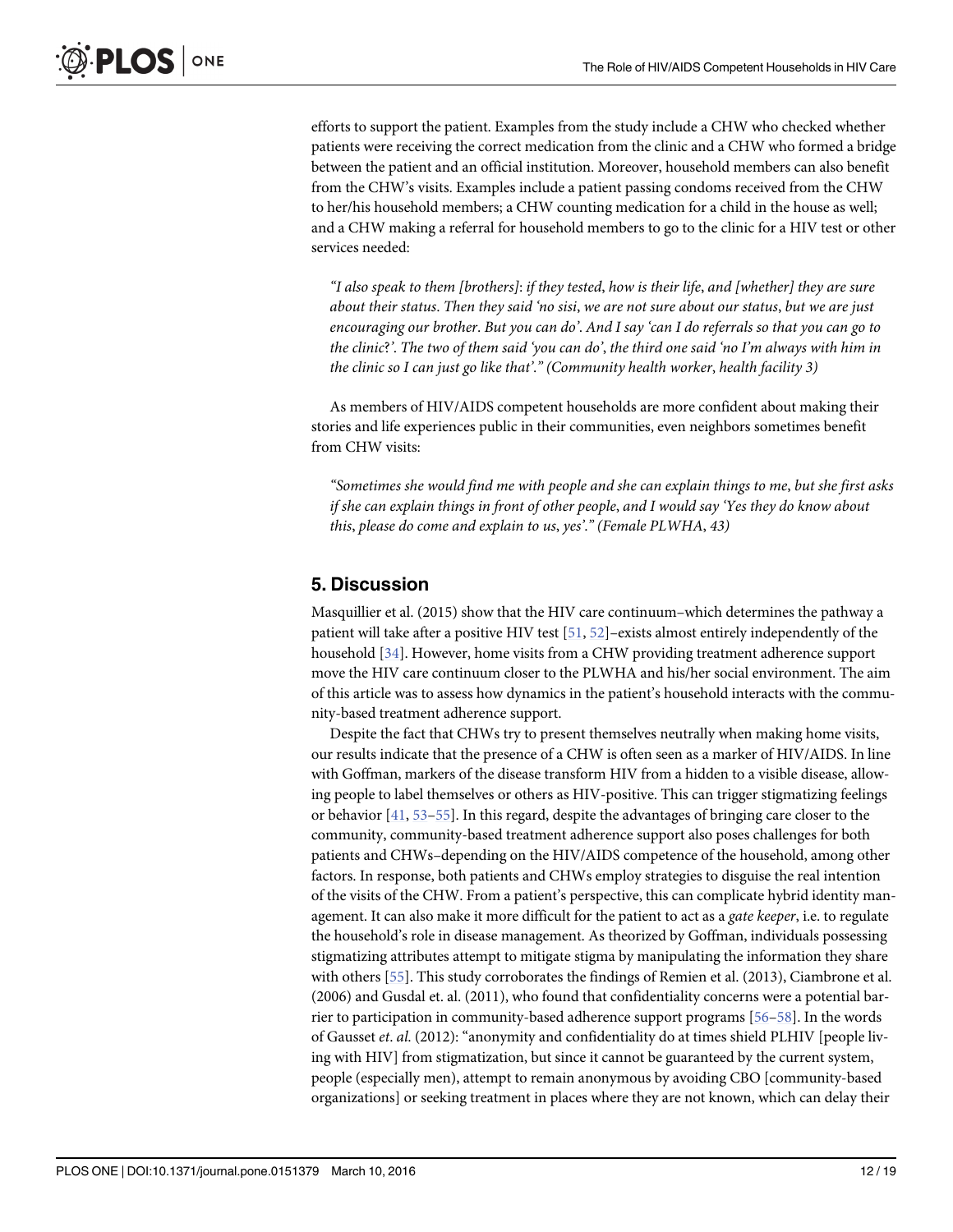<span id="page-12-0"></span>search for treatment" [[59\]](#page-17-0). From the CHW's perspective the association with HIV/AIDS influences how CHWs are able to do their jobs, similarly to the community-based HIV/AIDS care providers surveyed in the study of Wools-Kaloustian et. al. (2009), who found that community care providers defined themselves as health counsellors in order to avoid the AIDS label and associated stigma [\[60](#page-17-0)].

This article shows that the household environment of the patient interacts with the community-based treatment adherence support in different ways. On the one hand, a household located at the supportive end of the HIV/AIDS competence continuum will be more receptive to treatment adherence support, as the patient is more likely to allow interaction between the CHW and the household. In such a household context, PLWHA will have less fear of stigmatization and be more likely to embrace the identity of an HIV patient on ART [\[34](#page-16-0)]. This household context will facilitate the CHW's work. However, as the household itself acts as a supportive and health-enabling environment for PLWHA, this support might have limited added value for the patient. Nevertheless, our results indicate that household members also benefit directly or indirectly from this bridging social capital. For instance, a household which is a social space for dialogue and critical thinking can facilitate the dissemination of information from the CHW among household members. On the other hand, in a household which exhibits limited characteristics of HIV/AIDS competence, interaction with the treatment adherence supporter may be difficult in the beginning. Out of fear of stigmatization, prompted by negative pre-existing household dynamics or negative HIV-related precedents, PLWHA will try to present themselves as HIV negative by adopting a hybrid identity. If a patient decides not to disclose to some or all household members, a burden of secrecy is created [[34\]](#page-16-0). In such a situation, visits from the CHW threaten this hybrid identity management. If the CHW handles this situation cautiously and the patient–acting as a gate keeper–allows interaction, the CHW may be able to help the household develop towards HIV/AIDS competence. This would have a more added value compared to a household which was more HIV/AIDS competent from the outset. For instance, the help offered to patients by the CHWs surveyed in this study during the phase of recognizing the reality of HIV/AIDS in the household echoes a key finding of the study of Root and Whiteside (2013), who found that a "care supporter's agility at creating safe disclosure settings was felt to be one of their most important practices" [[61\]](#page-17-0). However, our results also demonstrate that some household members become less involved when patients are receiving the CHWs' support. Similarly, Nhamo et. al. (2010) reported that interventions by outside professionals sometimes undermine local ownership unintentionally [[22](#page-16-0)].

This study is subject to several limitations. First, we acknowledge that the selection bias present in this study means that the findings cannot be generalized to the most vulnerable patient groups. Patients who avoided treatment adherence support by not agreeing to the visits during counseling or by providing the incorrect address could not be reached during the participatory observations and interviews. Similarly, to avoid inadvertently disclosing a patient's status, and to protect patients' privacy, the CHWs did not perform treatment adherence support visits when it was unclear whether the people present were aware of the patient's status. Furthermore, during the time patients were given to reflect on their decision to participate, nine patients cancelled the interview. Three of these patients were no longer willing to participate in the interview, four were not at home on the date of the interview and we were unable to track them, and two were unable to attend because of work. These patients might also have been typical of the group that is most difficult to reach in the treatment adherence support program. Second, no household members were asked to participate in the study, with the aim of safeguarding the confidentiality of the PLWHAs. However, some household members did participate in the interview spontaneously, which may be an indication of the openness to HIV/AIDS in that particular household.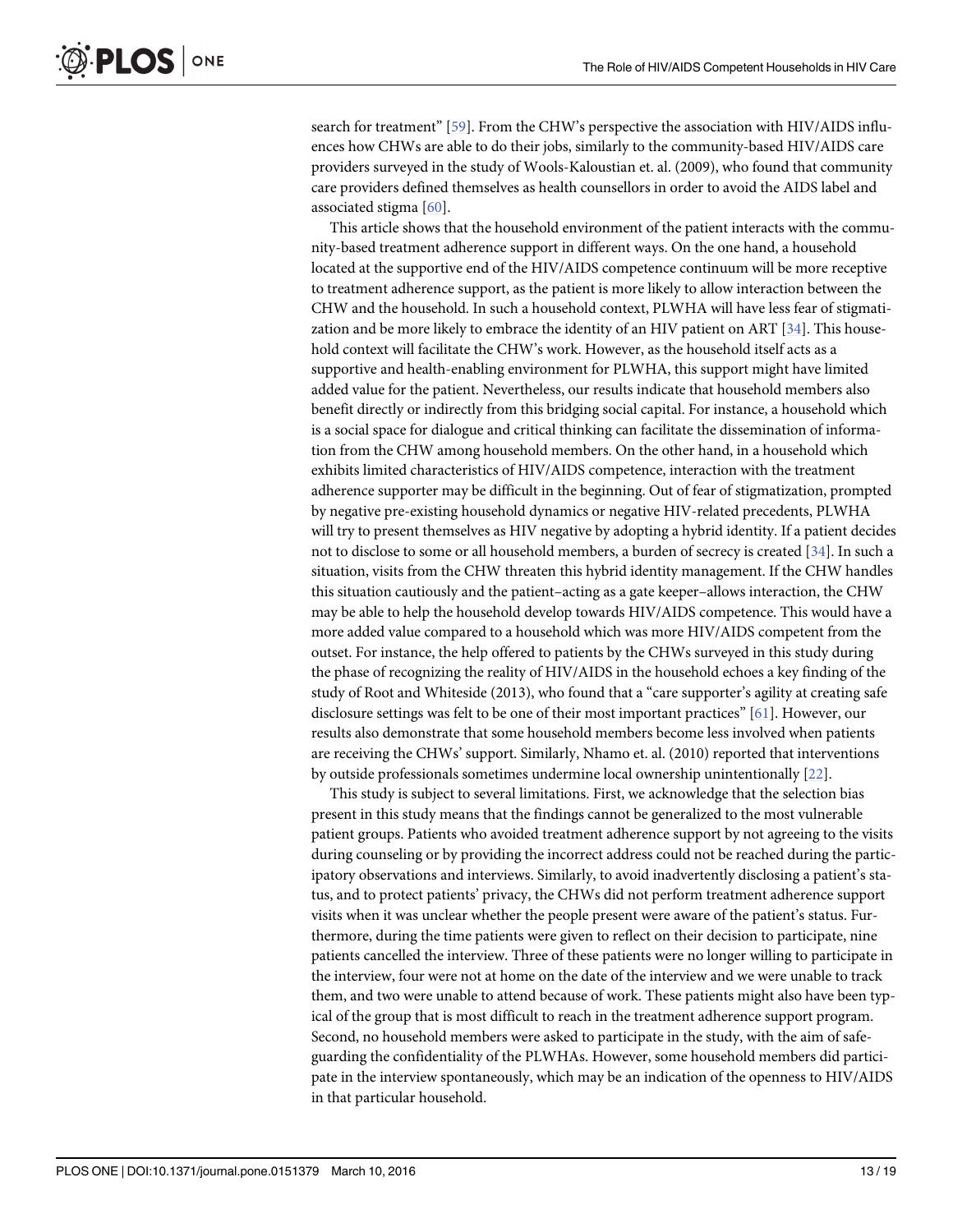<span id="page-13-0"></span>PLOS ONE

This article extends the notion of HIV/AIDS competence to the household. As one of the first studies to incorporate the intermediate role of the HIV/AIDS competent household, this article aimed to investigate comprehensively the impact of community-based adherence support on a patient's care continuum. Future research could also advance our understanding of the importance of a patient's social environment by applying the lessons learned from HIV/ AIDS-related interventions to other chronic and non-communicable diseases. In this respect, further research could make interesting progress by investigating the potential for making HIV/AIDS competent households into more comprehensive health-competent households. Moreover, our study provides additional support for Root and Whiteside's (2013) recommendation that research should be carried out to determine whether community home-based care services create ripple effects between clients and household members [\[61](#page-17-0)]. Our findings corroborate Bogart and colleagues' statement that "interventions to improve adherence to HIV treatment may also need to take into account the household context of felt stigma and disclosure in order to be effective" [[39\]](#page-16-0). In this regard, the current study shows that, in order for an ART program to be effective and sustainable, we must capitalize on the intermediate level of the household unit to optimize the impact of community-level adherence support. Further qualitative in-depth research is imperative to improve our understanding of the (economic) role and social positioning of the PLWHA within the HIV/AIDS competent household. Furthermore, analyzing HIV/AIDS competent households and the interaction with the CHW through a cultural and gender lens provides an interesting path for further research. Future research could make interesting progress by analyzing the studied interaction in the long run, aiming to capture the dynamic aspects of households more in depth. Furthermore, in accordance with socio-ecological theory, this study highlights the fact that interventions do not happen in a vacuum. In this regard, this article responds to the research need formulated by Kok et. al. (2015) in their systematic review, where they state that "research which includes adequate descriptions and analysis of context is needed to provide evidence on the influence of contextual factors on CHW performance as the current evidence is not sufficient to assist policy makers to develop CHW programs and interventions that anticipate or make use of context" [[62\]](#page-17-0). More specifically, this article adds to the limited evidence available on the influence that disease-related stigma has on the performance of CHWs.

From a practice and policy perspective, this study provides us with multiple insights. First, the results show that in the phase of developing interventions, policy makers and researchers should look at how treatment adherence support can be made more sensitive to the context in which it is implemented. This insight is in accordance with Pawson and Tilley's argument that the context in which a program is realized is as important for its success as are the technical details of this program [[22](#page-16-0)]. The results indicate that there is a need to focus more on the household environment in HIV/AIDS care–in line with the findings of Garner et al. (2007) and Grey et al. (2006) [\[63,](#page-17-0) [64\]](#page-17-0). In the words of McNairy and El-Sadr (2012), support measures should "be tailored to the social context and characteristics of the specific patient populations they serve" [\[51\]](#page-17-0). Second, the results demonstrate that generic HIV/AIDS care does not necessarily facilitate treatment adherence among the most vulnerable patient groups, particularly those lacking a supportive HIV/AIDS competent household context. Our study adds further weight to the recommendation of Weihs et. al. (2002) that "customization of interventions on the basis of family needs and styles might optimize outcomes" [\[23](#page-16-0)]. This study also supports the call for using differentiated approaches for patients at low or high risk of being lost along the care continuum. This is essential, as antiretroviral treatment cohorts continue to expand, as does the need to retain patients over time with limited human resources. Those who are supported by their social environments and feel responsible for and confident about their ART might not experience as much benefit from the treatment adherence support provided by the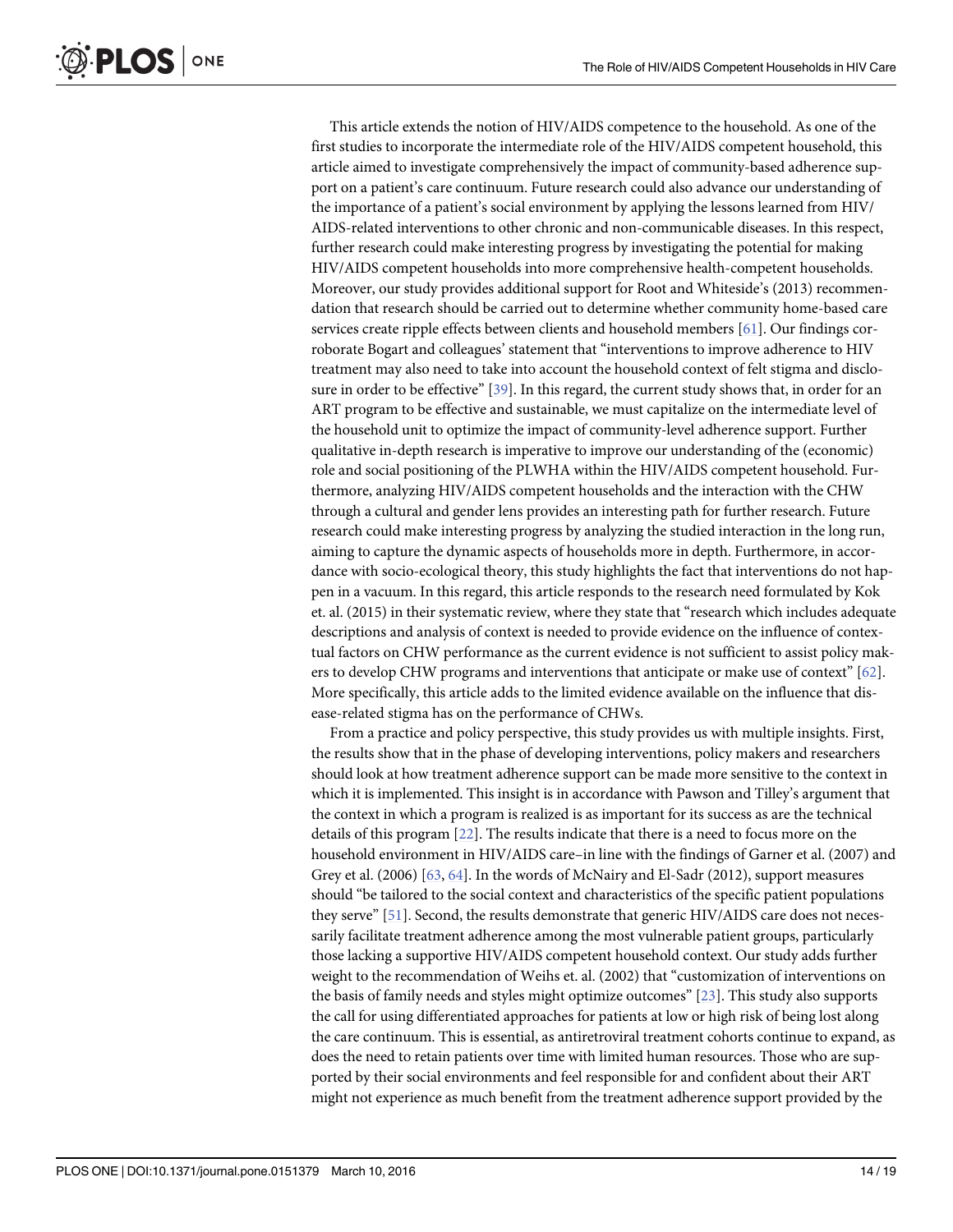<span id="page-14-0"></span>CHW. Following the first few visits from a CHW, strategies are needed to guide these patients towards other forms of support that draw on the patient's sense of responsibility, such as peer support groups [\[65\]](#page-17-0) or community ART groups [\[66\]](#page-17-0). Such a differentiated approach could have a positive effect on the resources made available to patients who are identified as being in need of support during the CHW's first visits. These patients, often living in less HIV/AIDS competent households, could benefit greatly from support but are more likely to fall through the cracks. As articulated by Spire et al. (2002) and Muñoz et. al. (2011), social support needs are dynamic and unique to each individual, depending on existing networks, among other factors, meaning that "adherence strategies should vary over time to reflect the needs of the individual"  $[67, 68]$  $[67, 68]$  $[67, 68]$ . Third, attention should be paid to the fact that CHW support ought to build on a patient's internal motivation, so that it stimulates his/her sense of ownership and responsibility as well as that of the household. The CHW should become a sort of coach, helping to incorporate disease management in patients' daily lives so that patients are prepared to adhere to treatment even without the CHW's support. Fourth, given the high TB/HIV co-infection rates, integrated TB and HIV treatment adherence support is vital. This is reflected in the current South African guidelines, the National Strategic Plan on HIV, STIs and TB 2012–2016. Treatment support for HIV and TB will even be extended to include other health conditions within the current re-engineering of primary health care (PHC). As part of this South African health care reform, it is envisaged that CHWs will join local ward-based PHC teams led by professional nurses [[45\]](#page-17-0). Re-engineering PHC is important, because it will increase coordination and communication between services via CHWs [\[67](#page-17-0)]. Additionally, the extension of the CHW's role to include non-HIV services may also reduce their being perceived as markers of HIV. Future research could make interesting progress by investigating CHW visits that cover a broad range of health care tasks, paying attention to the context in which it is implemented.

### 6. Conclusion

In order to provide long-term quality care, treatment and support in a context of human resource shortages, pre-existing social dynamics in the social environment of the patient, such as the level of HIV/AIDS competence in the household, should be taken into account when designing community-based treatment adherence programs.

### Acknowledgments

All respondents deserve our sincere gratitude for their participation and openness. The study team wishes to thank the community health workers, their supervisors, managers of the NGO TB/HIV Care Association for their continuous support. We would also like to thank the fieldworkers who assisted with the fieldwork. We are particularly grateful to Professor Anne Buvé and Professor Herman Meulemans for their comments on the ideas behind this article, and to Jessica Fraeyman for sharing her expertise in qualitative research. We would like to express our heartfelt gratitude to Professor Helen Schneider and the staff at the University of the Western Cape's School of Public Health for their hospitality.

## Author Contributions

Conceived and designed the experiments: CM EW DM BW HH WD. Performed the experiments: CM. Analyzed the data: CM EW DM BW. Wrote the paper: CM EW DM.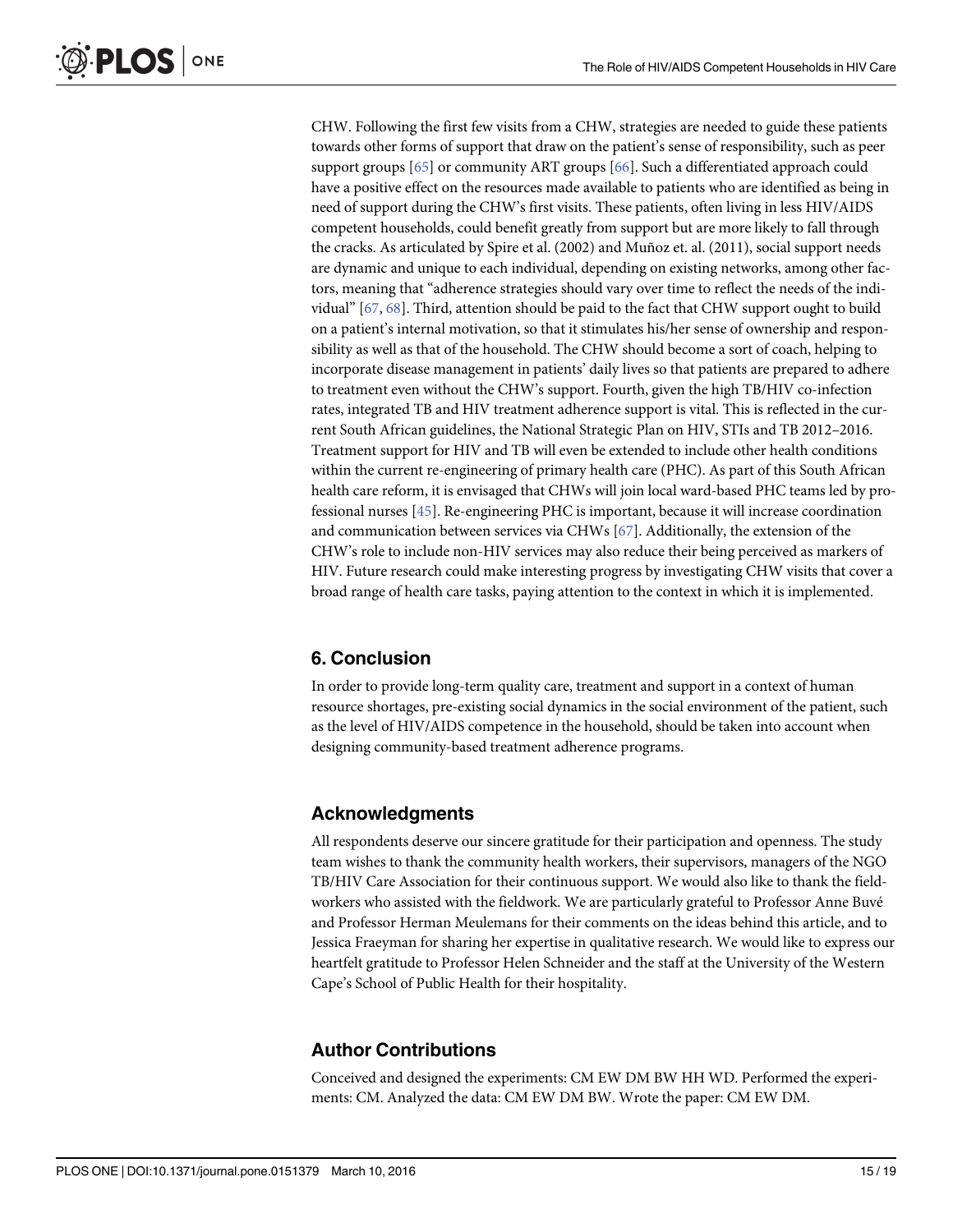#### <span id="page-15-0"></span>References

- [1.](#page-1-0) Russell S, Seeley J. The transition to living with HIV as a chronic condition in rural Uganda: working to create order and control when on antiretroviral therapy. Social Science and Medicine. 2010; 70(3):375– 82. doi: [10.1016/j.socscimed.2009.10.039](http://dx.doi.org/10.1016/j.socscimed.2009.10.039) PMID: [19914756](http://www.ncbi.nlm.nih.gov/pubmed/19914756)
- 2. Wouters E, Van Damme W, Van Loon F, Van Rensburg D, Meulemans H. Public-sector ART in the Free State Province, South Africa: community support as an important determinant of outcome. Social Science & Medicine. 2009; 69(8):1177–85.
- [3.](#page-1-0) Wouters E, Meulemans H, Van Rensburg HCJ. Slow to Share: Social capital and its role in public HIV disclosure among public sector ART patients in the Free State province of South Africa. AIDS Care. 2009; 21(4):411–21. doi: [10.1080/09540120802242077](http://dx.doi.org/10.1080/09540120802242077) PMID: [19266407](http://www.ncbi.nlm.nih.gov/pubmed/19266407)
- [4.](#page-1-0) Mwai GW, Mburu G, Torpey K, Frost P, Ford N, Seeley J. Role and outcomes of community health workers in HIV care in sub-Saharan Africa: a systematic review. Journal of the International AIDS Society. 2013; 16(1).
- [5.](#page-1-0) Schneider H, Hlophe H, Van Rensburg D. Community health workers and the response to HIV/AIDS in South Africa: tensions and prospects. Health Policy and Planning. 2008; 23(3):179–87. doi: [10.1093/](http://dx.doi.org/10.1093/heapol/czn006) [heapol/czn006](http://dx.doi.org/10.1093/heapol/czn006) PMID: [18388133](http://www.ncbi.nlm.nih.gov/pubmed/18388133)
- 6. Standing H, Chowdhury AMR. Producing effective knowledge agents in a pluralistic environment: What future for community health workers? Social Science & Medicine. 2008; 66(10):2096–107.
- [7.](#page-1-0) Ogden J, Esim S, Grown C. Expanding the Care Continuum for HIV/AIDS: Bringing Carers into Focus. Washington DC: 2004.
- [8.](#page-1-0) Wouters E, Van Damme W, van Rensburg D, Masquillier C, Meulemans H. Impact of community-based support services on antiretroviral treatment programme delivery and outcomes in resource-limited countries: a synthetic review. BMC Health Services Research. 2012; 12(1):194. doi: [10.1186/1472-](http://dx.doi.org/10.1186/1472-6963-12-194) [6963-12-194](http://dx.doi.org/10.1186/1472-6963-12-194)
- 9. Zachariah R, Teck R, Buhendwa L, Labana S, Chinji C, Humblet P, et al. How can the community contribute in the fight against HIV/AIDS and tuberculosis? An example from a rural district in Malawi. Transactions of the Royal Society of tropical Medicine and Hygiene. 2006; 100(2):167–75. PMID: [16214192](http://www.ncbi.nlm.nih.gov/pubmed/16214192)
- 10. World Health Organization. Psychosocial Support 2013. Available: [http://www.who.int/hiv/topics/](http://www.who.int/hiv/topics/psychosocial/support/en/) [psychosocial/support/en/](http://www.who.int/hiv/topics/psychosocial/support/en/).
- [11.](#page-1-0) Celletti F, Wright A, Palen J, Frehywot S, Markus A, Greenberg A, et al. Can the deployment of community health workers for the delivery of HIV services represent an effective and sustainable response to health workforce shortages? Results of a multicountry study. AIDS. 2010; 24:S45–S57
- 12. Mdege ND, Chindove S, Ali S. The effectiveness and cost implications of task-shifting in the delivery of antiretroviral therapy to HIV-infected patients: a systematic review. Health Policy and Planning. 2012.
- [13.](#page-1-0) Lehmann U, Sanders D. Community health workers: What do we know about them? The state of evidence on programmes, activities, costs and impact on health outcomes of using community health workers. Geneva: Department of Human Resources for Health Geneva, 2007.
- [14.](#page-1-0) Wouters E. Life with HIV as a chronic illness: A theoretical and methodological framework for antiretroviral treatment studies in resource-limited settings Social Theory and Health. 2012; 10(4):368–91.
- [15.](#page-1-0) Rodriguez-García R, Bonnel R, Wilson D, N'Della Nj. Investing in Communities Achieves Results: Findings from an Evaluation of Community Responses to HIV and AIDS. Washington DC,: 2013.
- [16.](#page-1-0) Campbell C, Nair Y, Maimane S. Building contexts that support effective community responses to HIV/ AIDS: a South African case study. American journal of community psychology. 2007; 39(3–4):347–63. PMID: [17447133](http://www.ncbi.nlm.nih.gov/pubmed/17447133)
- [17.](#page-1-0) Glass TA, McAtee MJ. Behavioral science at the crossroads in public health: extending horizons, envisioning the future. Social Science & Medicine. 2006; 62(7):1650–71.
- [18.](#page-1-0) Bärnighausen T, Chaiyachati K, Chimbindi N, Peoples A, Haberer J, Newell M-L. Interventions to increase antiretroviral adherence in sub-Saharan Africa: a systematic review of evaluation studies. The Lancet Infectious Diseases. 2011; 11(12):942–51. doi: [10.1016/S1473-3099\(11\)70181-5](http://dx.doi.org/10.1016/S1473-3099(11)70181-5) PMID: [22030332](http://www.ncbi.nlm.nih.gov/pubmed/22030332)
- 19. World Health Organization. WHO policy on collaborative TB/HIV activities: Guidelines for national programmes and other stakeholders. Geneva: 2012.
- 20. Schwartländer B, Stover J, Hallett T, Atun R, Avila C, Gouws E, et al. Towards an improved investment approach for an effective response to HIV/AIDS. The Lancet. 2011; 377(9782):2031–41.
- [21.](#page-1-0) Simoni JM, Nelson K, Franks J, Yard S, Lehavot K. Are Peer Interventions for HIV efficacious? A systematic Review. AIDS and Behavior. 2011; 15:1589–95. doi: [10.1007/s10461-011-9963-5](http://dx.doi.org/10.1007/s10461-011-9963-5) PMID: [21598034](http://www.ncbi.nlm.nih.gov/pubmed/21598034)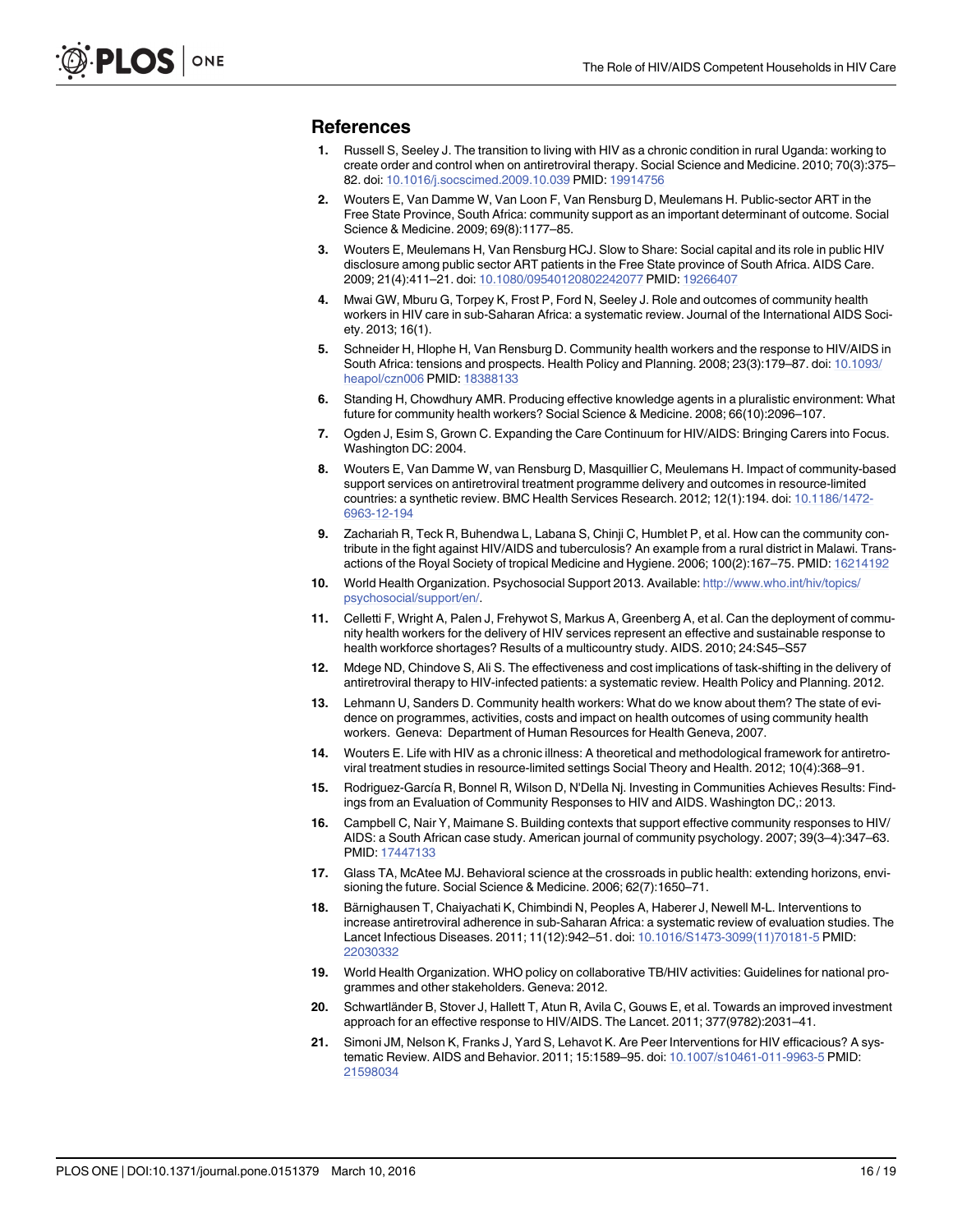- <span id="page-16-0"></span>[22.](#page-1-0) Nhamo M, Campbell C, Gregson S. Obstacles to local-level AIDS competence in rural Zimbabwe: putting HIV prevention in context. Aids Care. 2010; 22(S2):1662–9.
- [23.](#page-1-0) Weihs K, Fisher L, Baird M. Families, health, and behavior: A section of the commissioned report by the Committee on Health and Behavior: Research, Practice, and Policy Division of Neuroscience and Behavioral Health and Division of Health Promotion and Disease Prevention Institute of Medicine, National Academy of Sciences. Families, Systems, & Health. 2002; 20(1):7–46. doi: [10.1037/](http://dx.doi.org/10.1037/h0089481) [h0089481](http://dx.doi.org/10.1037/h0089481)
- 24. Golden SD, Earp JAL. Social ecological approaches to individuals and their contexts twenty years of health education & behavior health promotion interventions. Health Education & Behavior. 2012; 39 (3):364–72.
- 25. Richard L, Gauvin L, Raine K. Ecological models revisited: their uses and evolution in health promotion over two decades. Annual review of public health. 2011; 32:307–26. doi: [10.1146/annurev-publhealth-](http://dx.doi.org/10.1146/annurev-publhealth-031210-101141)[031210-101141](http://dx.doi.org/10.1146/annurev-publhealth-031210-101141) PMID: [21219155](http://www.ncbi.nlm.nih.gov/pubmed/21219155)
- [26.](#page-1-0) Stokols D. Translating social ecological theory into guidelines for community health promotion. American journal of health promotion. 1996; 10(4):282–98. PMID: [10159709](http://www.ncbi.nlm.nih.gov/pubmed/10159709)
- 27. McLeroy KR, Bibeau D, Steckler A, Glanz K. An ecological perspective on health promotion programs. Health Education & Behavior. 1988; 15(4):351–77.
- 28. Sallis JF, Owen N, Fisher EB. Ecological models of health behavior. Health behavior and health education: Theory, research, and practice. 2008; 4:465–86.
- 29. Bronfenbrenner U. Toward an experimental ecology of human development. American psychologist. 1977; 32(7):513.
- [30.](#page-1-0) McLaren L, Hawe P. Ecological perspectives in health research. Journal of Epidemiology and Community Health. 2005; 59(1):6–14. PMID: [15598720](http://www.ncbi.nlm.nih.gov/pubmed/15598720)
- [31.](#page-1-0) Waller MA. Resilience in Ecosystemic Context: Evolution of the Concept. American Journal of Orthopsychiatry. 2001; 71(3):290–7. PMID: [11495331](http://www.ncbi.nlm.nih.gov/pubmed/11495331)
- [32.](#page-2-0) Niehof A. Conceptualizing the household as an object of study. International Journal of Consumer Studies. 2011; 35(5):488–97.
- [33.](#page-2-0) Nombo C. When AIDS meets poverty: implications for social capital in a village in Tanzania: Wageningen Academic Publisher; 2007.
- [34.](#page-2-0) Masquillier C, Wouters E, Mortelmans D, van Wyk B. On the Road to HIV/AIDS Competence in the Household: Building a Health-Enabling Environment for People Living with HIV/AIDS. International Journal of Environmental Research and Public Health. 2015; 12(3):3264–92. doi: [10.3390/](http://dx.doi.org/10.3390/ijerph120303264) [ijerph120303264](http://dx.doi.org/10.3390/ijerph120303264) PMID: [25794189](http://www.ncbi.nlm.nih.gov/pubmed/25794189)
- [35.](#page-2-0) AIDS-Social Drivers Working Group. Revolutionizing the AIDS response: building AIDS resilient communities. Clark University and International Center for Research on Women (ICRW): International Development, Community and Environment (IDCE). 2010.
- [36.](#page-2-0) Lamboray JL, Skevington SM. Defining AIDS competence: a working model for practical purposes. Journal of International Development. 2001; 13(4):513–21.
- [37.](#page-2-0) Campbell C, Cornish F. How can community health programmes build enabling environments for transformative communication? Experiences from India and South Africa. AIDS and Behavior. 2012; 16 (4):847–57. doi: [10.1007/s10461-011-9966-2](http://dx.doi.org/10.1007/s10461-011-9966-2) PMID: [21604108](http://www.ncbi.nlm.nih.gov/pubmed/21604108)
- [38.](#page-2-0) Ferlander S. The importance of different forms of social capital for health. Acta Sociologica. 2007; 50 (2):115–28.
- [39.](#page-2-0) Bogart LM, Cowgill BO, Kennedy D, Ryan G, Murphy DA, Elijah J, et al. HIV-related stigma among people with HIV and their families: A qualitative analysis. AIDS and Behavior. 2008; 12(2):244–54. doi: [10.](http://dx.doi.org/10.1007/s10461-007-9231-x) [1007/s10461-007-9231-x](http://dx.doi.org/10.1007/s10461-007-9231-x) PMID: [WOS:000253523800008.](http://www.ncbi.nlm.nih.gov/pubmed/WOS:000253523800008)
- [40.](#page-3-0) Hays RB, McKusick L, Pollack L, Hilliard R, Hoff C, Coates TJ. Disclosing HIV seropositivity to significant others. AIDS. 1993; 7(3):425–32. PMID: [8471207](http://www.ncbi.nlm.nih.gov/pubmed/8471207)
- [41.](#page-3-0) Holzemer WL, Uys L, Makoae L, Stewart A, Phetlhu R, Dlamini PS, et al. A conceptual model of HIV/ AIDS stigma from five African countries. Journal of Advanced Nursing. 2007; 58(6):541–51. PMID: [17484748](http://www.ncbi.nlm.nih.gov/pubmed/17484748)
- [42.](#page-3-0) Wakefield SE, Poland B. Family, friend or foe? Critical reflections on the relevance and role of social capital in health promotion and community development. Social Science & Medicine. 2005; 60 (12):2819–32.
- [43.](#page-3-0) Gilson L, Elloker S, Olckers P, Lehmann U. Advancing the application of systems thinking in health: South African examples of a leadership of sensemaking for primary health care. Health Res Policy Syst. 2014; 12(30):10.1186.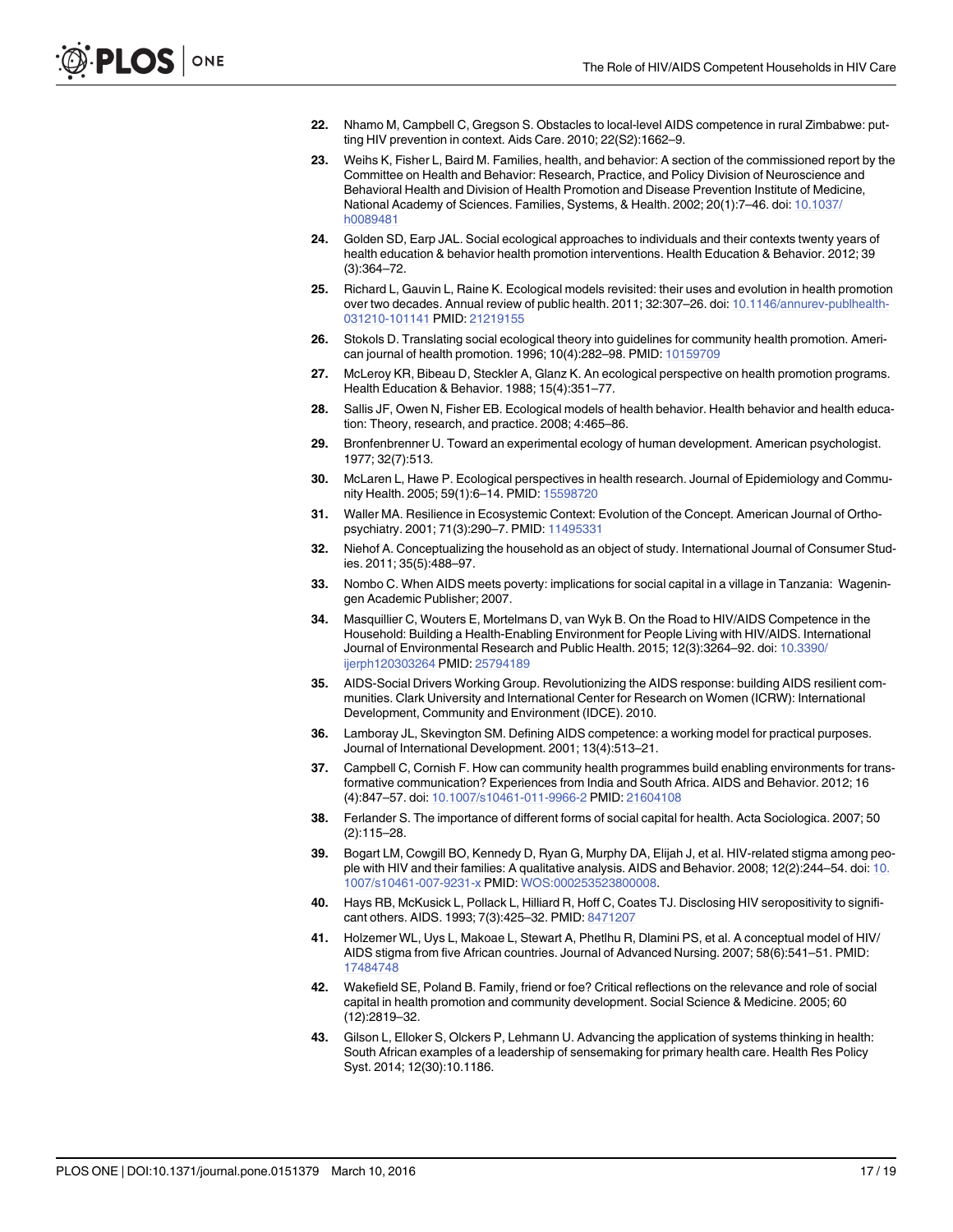- <span id="page-17-0"></span>[44.](#page-3-0) Gie J. Crime in Cape Town: 2001–2008: A brief analysis of reported violent, property and drug-related crime in Cape Town. Branch SDIaGDSI, editor: City of Cape Town; 2009.
- [45.](#page-3-0) Odendaal WA, Lewin S. The provision of TB and HIV/AIDS treatment support by lay health workers in South Africa: a time-and-motion study. Human Resources for Health. 2014; 12(1):1–7. doi: [10.1186/](http://dx.doi.org/10.1186/1478-4491-12-18) [1478-4491-12-18](http://dx.doi.org/10.1186/1478-4491-12-18)
- [46.](#page-3-0) World Health Organization. Consolidated ARV guidelines 2013 2013. Available: [http://www.who.int/hiv/](http://www.who.int/hiv/pub/guidelines/arv2013/art/statartadolescents_rationale/en/) [pub/guidelines/arv2013/art/statartadolescents\\_rationale/en/](http://www.who.int/hiv/pub/guidelines/arv2013/art/statartadolescents_rationale/en/)
- [47.](#page-3-0) Nullis-Kapp C. Africa is worst hit by dual epidemic Geneva2005.
- [48.](#page-4-0) Angrosino M. Doing ethnographic and observational research. London: Sage; 2007.
- [49.](#page-5-0) Mortelmans D. Handboek Kwalitatieve onderzoeksmethoden. Uitgeverij A, editor. Leuven: ACCO Uitgeverij; 2013. 534 p.
- [50.](#page-6-0) Corbin J, Strauss A. Basics of qualitative research: Techniques and procedures for developing grounded theory. Oaks T, editor. London: Sage; 2008. 400 p.
- [51.](#page-11-0) McNairy ML, El-Sadr WM. The HIV care continuum: no partial credit given. AIDS. 2012; 26(14):1735–8. doi: [10.1097/QAD.0b013e328355d67b](http://dx.doi.org/10.1097/QAD.0b013e328355d67b) PMID: [22614888](http://www.ncbi.nlm.nih.gov/pubmed/22614888)
- [52.](#page-11-0) Gardner EM, Young B. The HIV care cascade through time. The Lancet Infectious Diseases. 2014; 14 (1):5. doi: [10.1016/S1473-3099](http://dx.doi.org/10.1016/S1473-3099) PMID: [24076276](http://www.ncbi.nlm.nih.gov/pubmed/24076276)
- [53.](#page-11-0) Makoae LN, Portillo CJ, Uys LR, Dlamini PS, Greeff M, Chirwa M, et al. The impact of taking or not taking ARVs on HIV stigma as reported by persons living with HIV infection in five African countries. Aids Care. 2009; 21(11):1357–62. doi: [10.1080/09540120902862576](http://dx.doi.org/10.1080/09540120902862576) PMID: [20024711](http://www.ncbi.nlm.nih.gov/pubmed/20024711)
- 54. Campbell C, Deacon H. Unravelling the contexts of stigma: from internalisation to resistance to change. Journal of community & applied social psychology. 2006; 16(6):411–7.
- [55.](#page-11-0) Daftary A. HIV and tuberculosis: the construction and management of double stigma. Social Science & Medicine. 2012; 74(10):1512–9.
- [56.](#page-11-0) Ciambrone D, Loewenthal HG, Bazerman LB, Zorilla C, Urbina B, Mitty JA. Adherence among women with HIV infection in Puerto Rico: the potential use of modified directly observed therapy (MDOT) among pregnant and postpartum women. Women & health. 2006; 44(4):61–77.
- 57. Gusdal AK, Obua C, Andualem T, Wahlström R, Chalker J, Fochsen G, et al. Peer counselors' role in supporting patients' adherence to ART in Ethiopia and Uganda. AIDS Care. 2011; 23(6):657–62. doi: [10.1080/09540121.2010.532531](http://dx.doi.org/10.1080/09540121.2010.532531) PMID: [21347887](http://www.ncbi.nlm.nih.gov/pubmed/21347887)
- [58.](#page-11-0) Remien RH, Mellins CA, Robbins RN, Kelsey R, Rowe J, Warne P, et al. Masivukeni: development of a multimedia based antiretroviral therapy adherence intervention for counselors and patients in South Africa. AIDS and Behavior. 2013; 17(6):1979–91. doi: [10.1007/s10461-013-0438-8](http://dx.doi.org/10.1007/s10461-013-0438-8) PMID: [23468079](http://www.ncbi.nlm.nih.gov/pubmed/23468079)
- [59.](#page-12-0) Gausset Q, Mogensen HO, Yameogo WME, Berthé A, Konaté B. The ambivalence of stigma and the double-edged sword of HIV/AIDS intervention in Burkina Faso. Social Science & Medicine. 2012.
- [60.](#page-12-0) Wools-Kaloustian KK, Sidle JE, Selke HM, Vedanthan R, Kemboi EK, Boit LJ, et al. A model for extending antiretroviral care beyond the rural health centre. Journal of the International AIDS Society. 2009; 12(1):22.
- [61.](#page-12-0) Root R, Whiteside A. A qualitative study of community home-based care and antiretroviral adherence in Swaziland. Journal of the International AIDS Society,. 2013:1–10.
- [62.](#page-13-0) Kok MC, Kane SS, Tulloch O, Ormel H, Theobald S, Dieleman M, et al. How does context influence performance of community health workers in low-and middle-income countries? Evidence from the literature. Health Research Policy and Systems. 2015; 13(1):13.
- [63.](#page-13-0) Garner P, Smith H, Munro S, Volmink J. Promoting adherence to tuberculosis treatment. Bulletin of the World Health Organization. 2007; 85(5):404–6. PMID: [17639229](http://www.ncbi.nlm.nih.gov/pubmed/17639229)
- [64.](#page-13-0) Grey M, Knafl K, McCorkle R. A framework for the study of self-and family management of chronic conditions. Nursing outlook. 2006; 54(5):278–86. PMID: [17027605](http://www.ncbi.nlm.nih.gov/pubmed/17027605)
- [65.](#page-14-0) Luque-Fernandez MA, Van Cutsem G, Goemaere E, Hilderbrand K, Schomaker M, Mantangana N, et al. Effectiveness of patient adherence groups as a model of care for stable patients on antiretroviral therapy in Khayelitsha, Cape Town, South Africa. PLoS One. 2013; 8(2):e56088. doi: [10.1371/journal.](http://dx.doi.org/10.1371/journal.pone.0056088) [pone.0056088](http://dx.doi.org/10.1371/journal.pone.0056088) PMID: [23418518](http://www.ncbi.nlm.nih.gov/pubmed/23418518)
- [66.](#page-14-0) Decroo T, Telfer B, Biot M, Maïkéré J, Dezembro S, Cumba LI, et al. Distribution of antiretroviral treatment through self-forming groups of patients in Tete province, Mozambique. JAIDS Journal of Acquired Immune Deficiency Syndromes. 2011; 56(2):e39–e44. doi: [10.1097/QAI.0b013e3182055138](http://dx.doi.org/10.1097/QAI.0b013e3182055138) PMID: [21084990](http://www.ncbi.nlm.nih.gov/pubmed/21084990)
- [67.](#page-14-0) Muñoz M, Bayona J, Sanchez E, Arevalo J, Sebastian JL, Arteaga F, et al. Matching social support to individual needs: a community-based intervention to improve HIV treatment adherence in a resource-